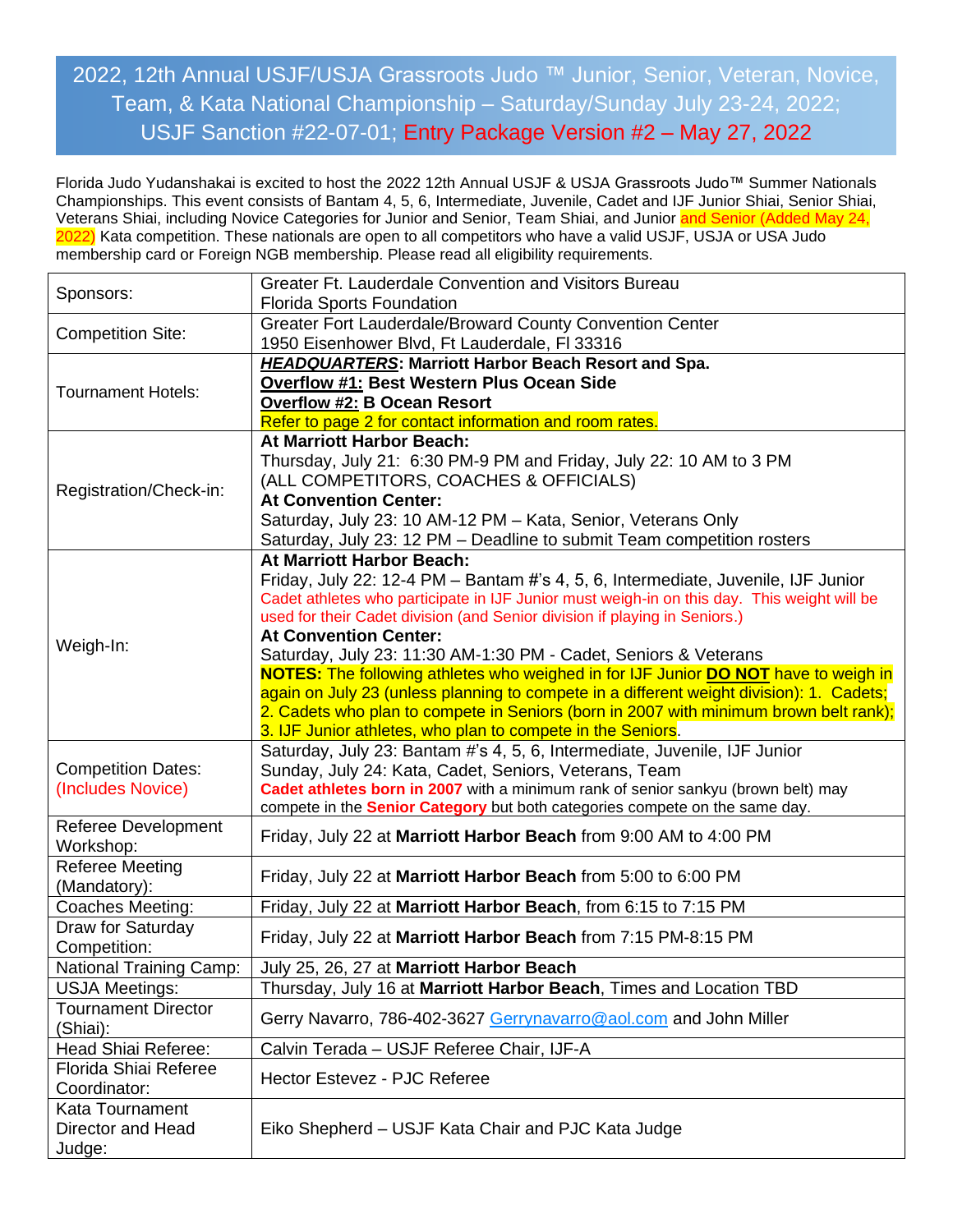## **OFFICIAL HOTELS AND RATES**

The Greater Fort Lauderdale Convention and Visitors Bureau are sponsors of the Championship and as such, have offered excellent rates at 3 hotels listed below. We encourage everyone to stay at the tournament hotels and offer an early tournament entry fee of only \$105 (\$130 late) as well as free admission to the Sunday evening party and dinner for everyone who does so.

**----------------------------------------------------------------------------------------------------------------------------------------- Tournament Headquarters: MARRIOTT HARBOR BEACH RESORT AND SPA: 3030 Holiday Dr. Fort** 

**Lauderdale, Fl 33316**

**Group Rate of 144.00 per night plus 13% tax.**

For reservations click **[here](https://book.passkey.com/e/50233392) or call** 1-800-222-6543; Ask for the US Judo group rate.

The group rate will be available until June 22, 2022

**-----------------------------------------------------------------------------------------------------------------------------------------**

**Overflow Hotel #1: Best Western Plus Ocean Side: 1180 Seabreeze Blvd, Ft Lauderdale, Florida 33316 Group Rate of \$125 per night plus 13% tax.**

For reservations click: **[here](https://www.bestwestern.com/en_US/book/hotel-rooms.10212.html?groupId=B34UW7C8) or call:** 1-954-525-8115; Mention USJF/JA Nationals.

The group rate will be available until June 20, 2022

**------------------------------------------------------------------------------------------------------------------------------------------ Overflow Hotel #2: B Ocean Resort: 1140 Seabreeze Blvd, Ft Lauderdale, Florida 33316**

**Group Rate of Rate \$119 per night plus 13% tax.**

For reservations click: **[2022 USJF/JA Judo Nationals](https://be.synxis.com/?adult=2&arrive=2022-07-21&chain=24407&child=0¤cy=USD&depart=2022-07-27&filter=&group=22USJUDO&hotel=6230&level=hotel&locale=en-US&rooms=1)**

**Or call:** 1-866-990-6826 Mention US Judo Open 2022**.**

The group rate will be available until June 21, 2022

## **Round trip transportation from all three hotels to the tournament site will be provided free of charge.**

## **SPECTATOR ADMISSION**

Children under the age of 6, competitors with proper credentials, coaches with proper credentials, referees and **USJF, USJA and Florida Yudanshakai Life Members** with proof of life membership status, will be admitted free.

|                                            | <b>Pay in Advance:</b> |         | Advance Ticket order form and admission fee calculator: |        |              |    |         |        |
|--------------------------------------------|------------------------|---------|---------------------------------------------------------|--------|--------------|----|---------|--------|
| # of Days:                                 | <b>One</b>             | Two     | Name:                                                   |        |              |    |         |        |
| $6-17$ years:                              | \$5.00                 | \$8.00  | Age Group                                               | # Days | # of tickets |    | Fee     | Amount |
| 18 years and above:                        | \$8.00                 | \$15.00 | $6-17$ years:                                           | One    |              |    | $$5 =$  |        |
| Pay at Registration or at Tournament Site: |                        |         | 6-17 years:                                             | Two    |              |    | $$8 =$  |        |
| 6 years and above:                         | \$10.00                | \$20.00 | 18 years and above:                                     | One    |              |    | $$8 =$  |        |
|                                            |                        |         | 18 years and above:                                     | Two    |              | X. | $$15 =$ |        |
|                                            |                        |         |                                                         |        |              |    | Total:  |        |

Please enclose the above order form along with the total fee, postmarked no later than **July 2, 2022**, payable to:

**2022 U.S. Open Judo Championship or add fee to credit card charge request form,** and mail to

Melinda Navarro, 16131 N.W. 12 Street; Pembroke Pines, FL 33028

Tickets will be held under the above name and can be picked up at registration/check-in

or at the tournament site door on the days of competition.

## **Do not mail anything after July 2, 2022**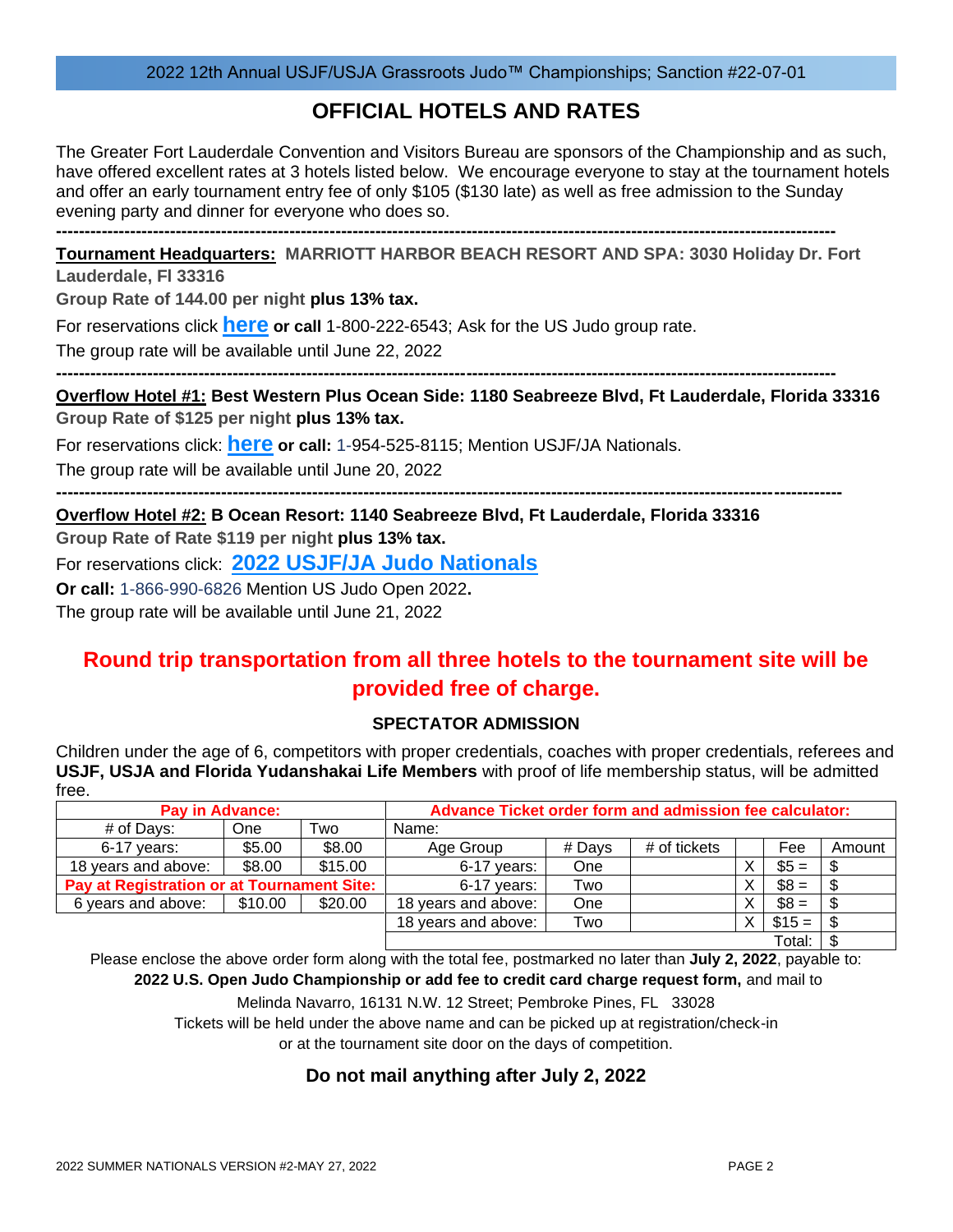## **SCHEDULE OF EVENTS**

Thursday, July 21, 2022: At **Marriott Harbor Beach** 6:30 PM-9:00 PM Early Registration TBD USJA Meetings

Friday, July 22, 2022: At **Marriott Harbor Beach**

10:00 AM-3:00: PM Tournament Check-in and Registration for **ALL** Competitors, Coaches, Referees, Officials and Volunteers **(Note: coaches' badges will be issued at registration only)**

12:00-4:00 PM: Weigh in; Bantam #'s 4, 5, 6, Intermediate, Juvenile, and IJF Junior Categories ONLY. Cadet athletes who plan to participate in IJF Junior must weigh in on this day. For those athletes there is no need to weigh in again on July 23 unless planning to compete in a different weight division. 5:00 PM-6:00 PM: Referee Meeting 6:15 PM-7:15 PM: Coaches Meeting

7:15 PM-8:15 PM: Draw for all Saturday Categories

## Saturday, July 23, 2022: At **Greater Fort Lauderdale/Broward County Convention Center**

7:00 AM: Doors Open

8:00 AM: Referees meeting

8:30 AM: Opening Ceremonies

9:00 AM: Competition begins; Bantam #'s 4, 5, 6, Intermediate, Juvenile & IJF Junior Shiai Novice Categories will be session 1.

10:00 AM: 12:00 PM: Registration; Kata, Seniors and Veterans

12:00 PM: Deadline to submit rosters for Team competition

11:30-1:30 PM: Weigh-in; Cadets (see Notes below), Seniors, Veterans Categories

**NOTES:** The following athletes who weighed in for IJF Junior **DO NOT** have to weigh in again on July 23 (unless planning to compete in a different weight division): 1. Cadets; 2. Cadets who plan to compete in Seniors (born in 2007 with minimum brown belt rank); 3. IJF Junior athletes, who plan to compete in the Seniors

Sunday, July 24, 2022: At **Greater Fort Lauderdale/Broward County Convention Center**

8:00 AM: Doors Open

8:00 AM: Referee Meeting

9:00 AM: Kata Competition begins followed by Bantam-4, Bantam-6, Cadet, Senior, Veteran, and Team Shiai. Novice Categories will be session 1.

Monday-Wednesday, July 25-27, 2022: At **Marriott Harbor Beach**. National Training Camp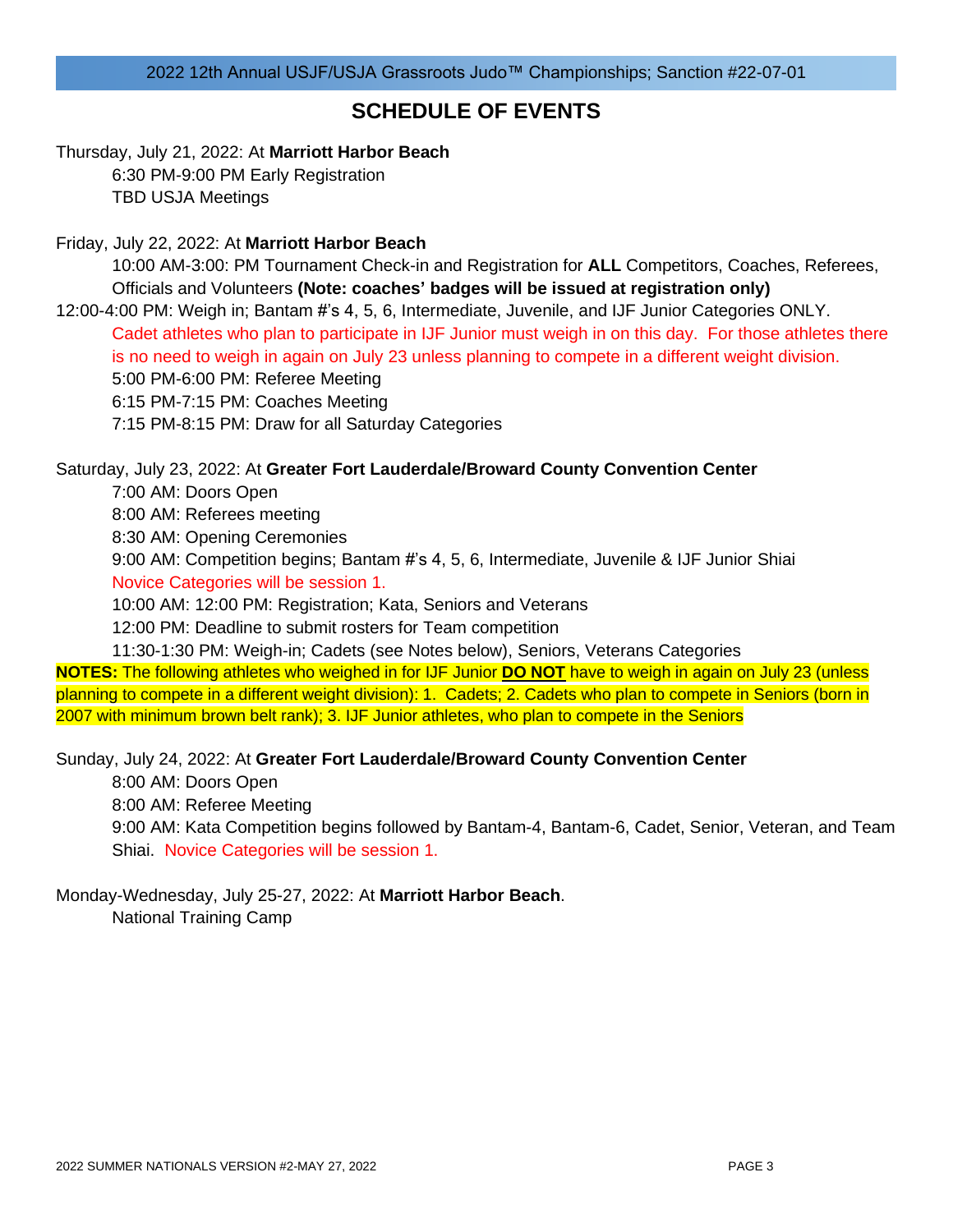### **REGISTRATION & ENTRY FEES**

## **EARLY-REGISTRATION:**

The official entry form and all other required forms and documents must be fully completed, properly signed, appropriate fees enclosed, personal check, money order, or cashier's check (NO CASH), mailed to the address stated on the entry form and **postmarked no later than June 5, 2022.**

### **POSTMARKED BY Friday, June 5, 2022**

| <b>Type of Entry</b>                   | Staying at official hotel(s) | Not staying at official hotels |
|----------------------------------------|------------------------------|--------------------------------|
| <b>Shiai - Individual Entry Fee</b>    | \$105.00                     | \$130                          |
| Kata - One Kata Entry Fee (Per Team)   | \$105.00                     | \$130                          |
| Kata - Two Kata Entry Fee (Per Team)   | \$125.00                     | \$150                          |
| Kata - Three Kata Entry Fee (Per Team) | \$135.00                     | \$160                          |
| Kata - Four Kata Entry Fee (Per Team)# | \$145.00                     | \$170                          |
| Kata - Five Kata Entry Fee (Per Team)# | \$155.00                     | \$180                          |
| Shiai - Team Entry Fee (Per Team)      | \$155.00                     | \$180                          |
| <b>Coaches Fee (Badge)</b>             | <b>No Charge</b>             | <b>No Charge</b>               |

**# Note that only Seniors can compete in more than 3 katas per team**

## **ENTRY FEES ARE NON-REFUNDABLE**

**MAKE ALL CHECKS PAYABLE TO:** 2022 USJF/USJA Summer Nationals *Please note in Memo:* 2022 USJF/USJA Junior Nationals

**MAIL Entry and Check to: 2022 USJF/USJA Summer Nationals**, 16131 NW 12TH ST Pembroke Pines, FL, 33028

### **INCOMPLETE ENTRY APPLICATIONS:**

Entries with incomplete or missing information will be considered late entries unless the required material is received before the Tournament Check-In. You will be informed by mail or email of incomplete or missing information and given an opportunity to properly submit all materials prior to Tournament Check-in. Response must be within 5 days of receipt of email or letter.

### **LATE-REGISTRATION:**

Official entry forms postmarked **June 6, 2022 to July 2, 2022, inclusively** will be considered LATE entries. Late entries fees are as follows:

#### **POSTMARKED BY July 2, 2022**

| <b>Type of Entry</b>                   | <b>Staying at official hotel(s)</b> | Not staying at official hotels |
|----------------------------------------|-------------------------------------|--------------------------------|
| <b>Shiai - Individual Entry Fee</b>    | \$130.00                            | \$155                          |
| Kata - One Kata Entry Fee (Per Team)   | \$130.00                            | \$155                          |
| Kata - Two Kata Entry Fee (Per Team)   | \$135.00                            | \$160                          |
| Kata - Three Kata Entry Fee (Per Team) | \$145.00                            | \$170                          |
| Kata - Four Kata Entry Fee (Per Team)# | \$155.00                            | \$180                          |
| Kata - Five Kata Entry Fee (Per Team)# | \$165.00                            | \$190                          |
| Shiai - Team Entry Fee (Per Team)      | \$180.00                            | \$205                          |
| <b>Coaches Fee (Badge)</b>             | <b>No Charge</b>                    | <b>No Charge</b>               |

**# Note that only Seniors can compete in more than 3 katas per team**

**DO NOT mail anything after July 2, 2022. After that date, you MUST register in-person as a Walk-up**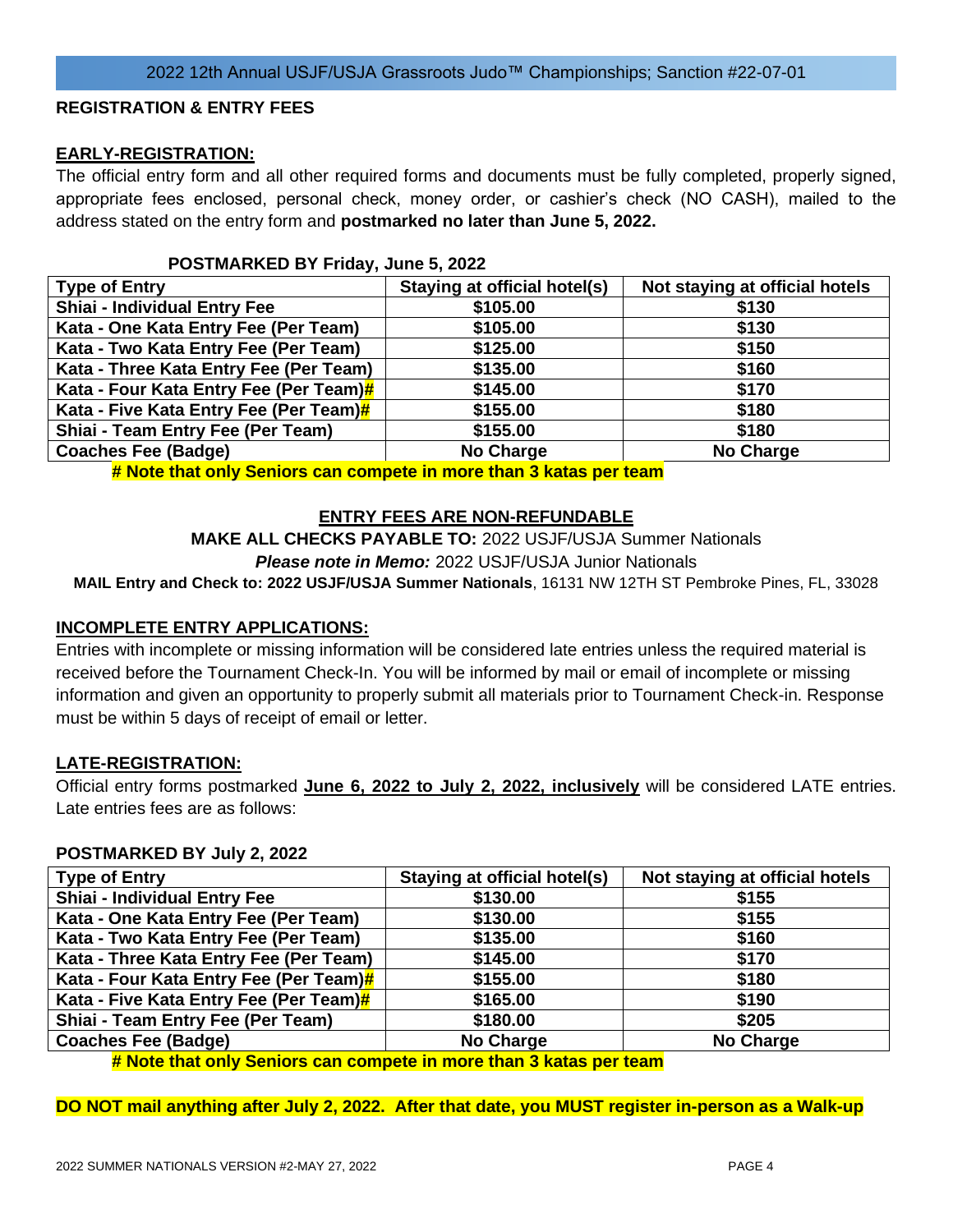## **WALK-UP REGISTRATION:**

Cash, Money Order, Credit or Debit Cards, or Cashier's Check will be accepted.

| Senior and Veterans ONLY: Saturday, July 23, 2022                                                                                                                                                                                    |          |
|--------------------------------------------------------------------------------------------------------------------------------------------------------------------------------------------------------------------------------------|----------|
| <b>Individual Entry Fee</b>                                                                                                                                                                                                          | \$175.00 |
| One Kata Entry Fee (Per Team)                                                                                                                                                                                                        | \$175.00 |
| Two Kata Entry Fee (Per Team)                                                                                                                                                                                                        | \$175.00 |
| Three Kata Entry Fee (Per Team)                                                                                                                                                                                                      | \$200.00 |
| Four Kata Entry Fee (Per Team)#                                                                                                                                                                                                      | \$225.00 |
| Five Kata Entry Fee (Per Team)#                                                                                                                                                                                                      | \$250.00 |
| <b>Team Entry Fee (Per Team)</b>                                                                                                                                                                                                     | \$230.00 |
| <b>Coaches Fee (Badge)</b>                                                                                                                                                                                                           | \$60.00  |
| <u>I Alitica de la contexta de la contexta de la contexta de la contexta de la contexta de la contexta de la contexta de la contexta de la contexta de la contexta de la contexta de la contexta de la contexta de la contexta d</u> |          |

# **ALL Athletes: Thursday, July 21 or Friday, July 22**

**# Note that only Seniors can compete in more than 3 katas per team**

- **Incomplete Entry Applications (incomplete or missing information) will be charged the walk-up registration fees.**
- **This is a USA Judo Junior Point Event. Competitors MUST be a member of USA Judo prior to the start of the event to earn points. USA Judo Points are ONLY for official USA Judo Divisions.**

### **ELIGIBILITY:**

All Athletes registered with USJF, USJA, USA JUDO and International Players\* in good standing who meet the age and belt rank requirements set forth in this entry package are eligible to compete in these Championships.

\*International players must present a letter from their Federation specifically naming them specifically as having permission to compete in this event. Alternatively, International players may join the USJF for a one-month membership fee of \$25.00.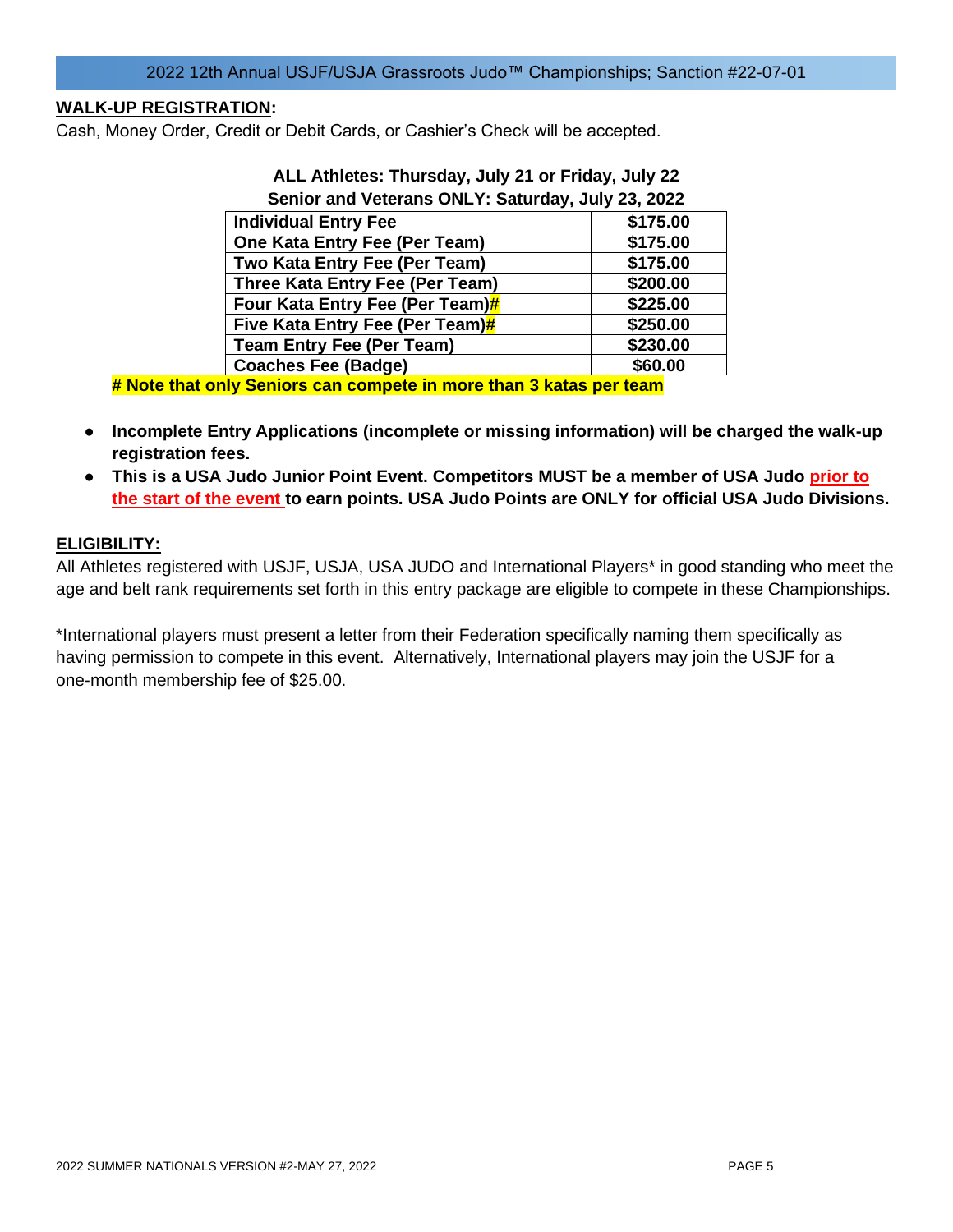## **AWARDS**

Awards will be given for First, Second and Third Place in the individual, Team and Kata competition. Special Awards will also be presented. **All award recipients must be wearing a judogi when receiving their awards.**

## **Batsugun Shodan promotion at Grassroots Judo™ Junior, Youth, Team, & Kata National Championships**

There is a new Batsugun promotion for shodan rank tied directly to performance in our 2022 12th Annual Grassroots Judo™ Junior, Youth, Team, and Kata National Championships. This new standard differs from current Batsugun promotion to shodan in that this criteria only applies to competition results obtained at our premier National Jr. & Youth Shiai Event.

USJF & USJA National Competition Shodan Batsugun Rank CRITERIA:

To be eligible for 2022 12th Annual Grassroots Judo™ National Competition Shodan Batsugun Rank, the candidate must satisfy the following criteria:

**A.** Enter the 2022 12th Annual Grassroots Judo™ Junior, Youth, and Kata National Championships shiai competition. ("Our Nationals") as a registered member of any national judo organization.

**B.** Hold any current brown belt rank (proof of rank will be required for this purpose).

**C.** Be at least age 14 years as of the competition date.

**D.** In any one individual competitive division, achieve one of the following records:

**i.** Defeat no less than three opponents each holding current brown belt rank with at least one win by ippon;

## **OR**

**ii.** Defeat no less than five opponents of any rank by ippon.

**E.** In two (Cadet and IJF Junior) individual divisions at the same event, defeat five or more opponents by ippon, at least three of whom hold brown belt rank.

In case the Batsugun candidate shall not then be a current USJA or USJF member, such membership shall be required as a condition to receiving the USJF or USJA rank certificate and rank card; however, the standard USJA or USJF shodan promotion fee shall be waived for this one rank award.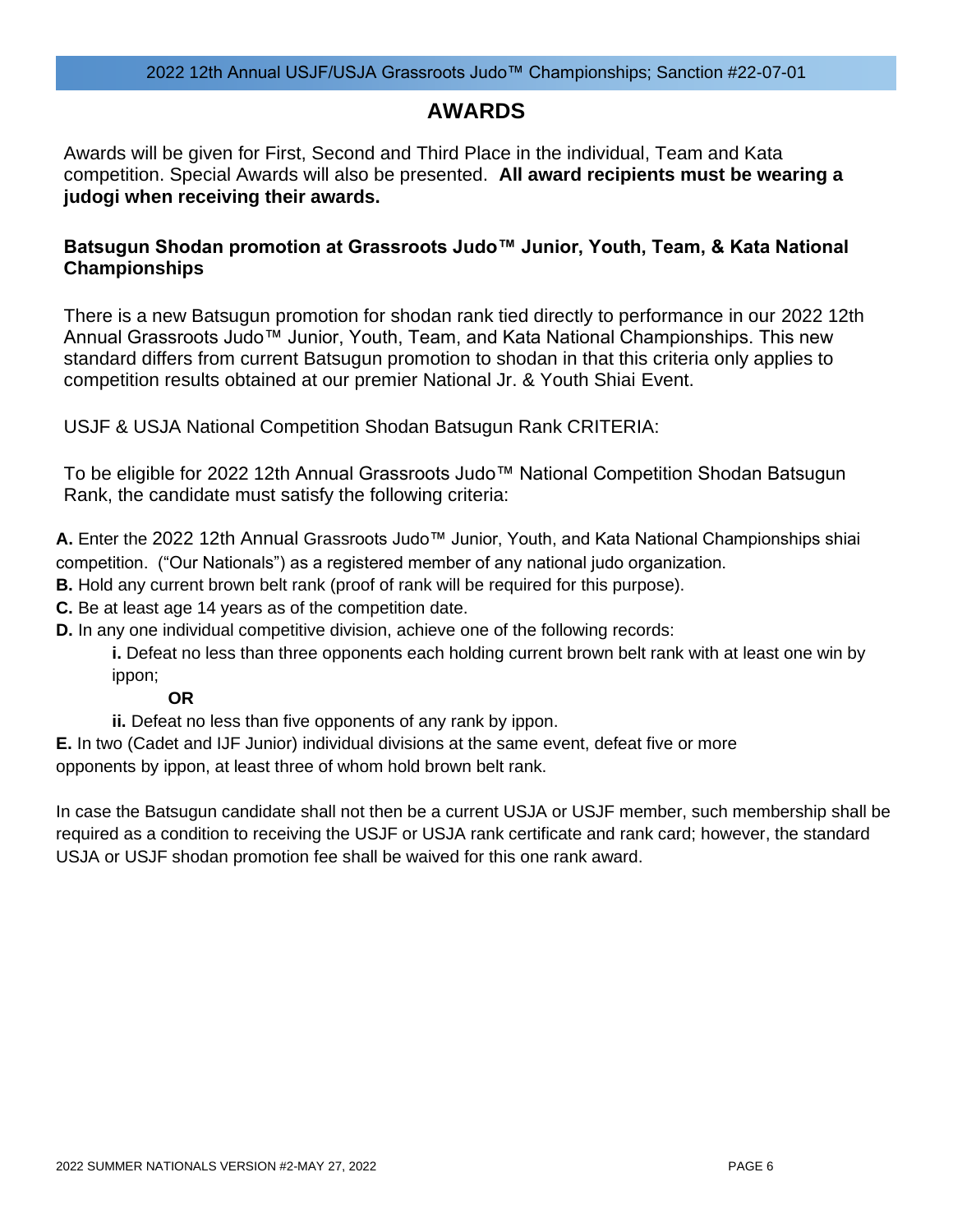## **TOURNAMENT CHECK-IN & WEIGH-IN**

## **TOURNAMENT CHECK-IN (ALL COMPETITORS) Marriott Harbor Beach Hotel:**

All contestants (Shiai, Team and Kata) must check-in and register either Thursday, July 21, 2022 from 6:30- 9:00 PM or Friday, July 22 from 10 AM-3 PM at the **Marriott Harbor Beach Hotel**. **Exception:** Kata, Senior & Veterans can register on Saturday, July 23, at the Tournament Site from 11 AM-1 PM. During Tournament Check-in, all late and incomplete registrations will be required to properly complete all forms and pay appropriate fees. NO EXCEPTIONS.

## **TOURNAMENT CHECK-IN (COACHES & REFEREES) Marriott Harbor Beach Hotel:**

All Coaches **MUST** register on Friday, July 22, from 10 AM-3 PM in person, at the Tournament Headquarters Hotel. During Tournament Check-in, coaches will be required to properly complete late and incomplete forms and pay appropriate fees and show proof of current membership in USJF, USJA or USA Judo.

All Referees are to Check-in, in person on Friday, July 22, from 10 AM-3 PM in person, at the Tournament Headquarters Hotel and show proof of current membership in USJF, USJA or USA Judo ( See Schedule of Events for dates and times for referee checking-in and meeting).

### **WEIGH-INS (ALL COMPETITORS) Marriott Harbor Beach Hotel, July 22 and Tournament Site, July 23:**

Practice scales will be available to all contestants to check their weights as many times as desired prior and up to the scheduled weigh-in times. Contestants will be allowed one chance on the scale at the official weigh-in.

## **COACHES CREDENTIALS ) Marriott Harbor Beach Hotel:**

Coach's badges will be issued at registration to certified coaches ONLY (USJF, USJA or USA Judo). In order to expedite the registration process, coaches must send Coaches Badge Application Forms to the address printed on the form. **Coaches who register as "Walk-Up" will be charged \$60.00 and must present all required forms and documents.** Coaches admitted to the floor of the event are expected to dress appropriately for a National Championship level event (i.e. dress slacks with golf or polo shirts --or-- warm-up suits preferred. No tank tops, cut-offs shorts, or T-Shirts).

### **ALL Coaches MUST check-in on Friday, July 22, 2022 between 10 AM and 3 PM.** *No Coaching Badge will be issued after registration closes!*

### **TOURNAMENT HEADQUARTERS HOTEL**

**MARRIOTT HARBOR BEACH RESORT AND SPA;** 3030 Holiday Dr. Fort Lauderdale, Fl 33316

### **TOURNAMENT SITE**

**Greater Fort Lauderdale/Broward County Convention Center;** 1950 Eisenhower Blvd, Ft Lauderdale, Fl 33316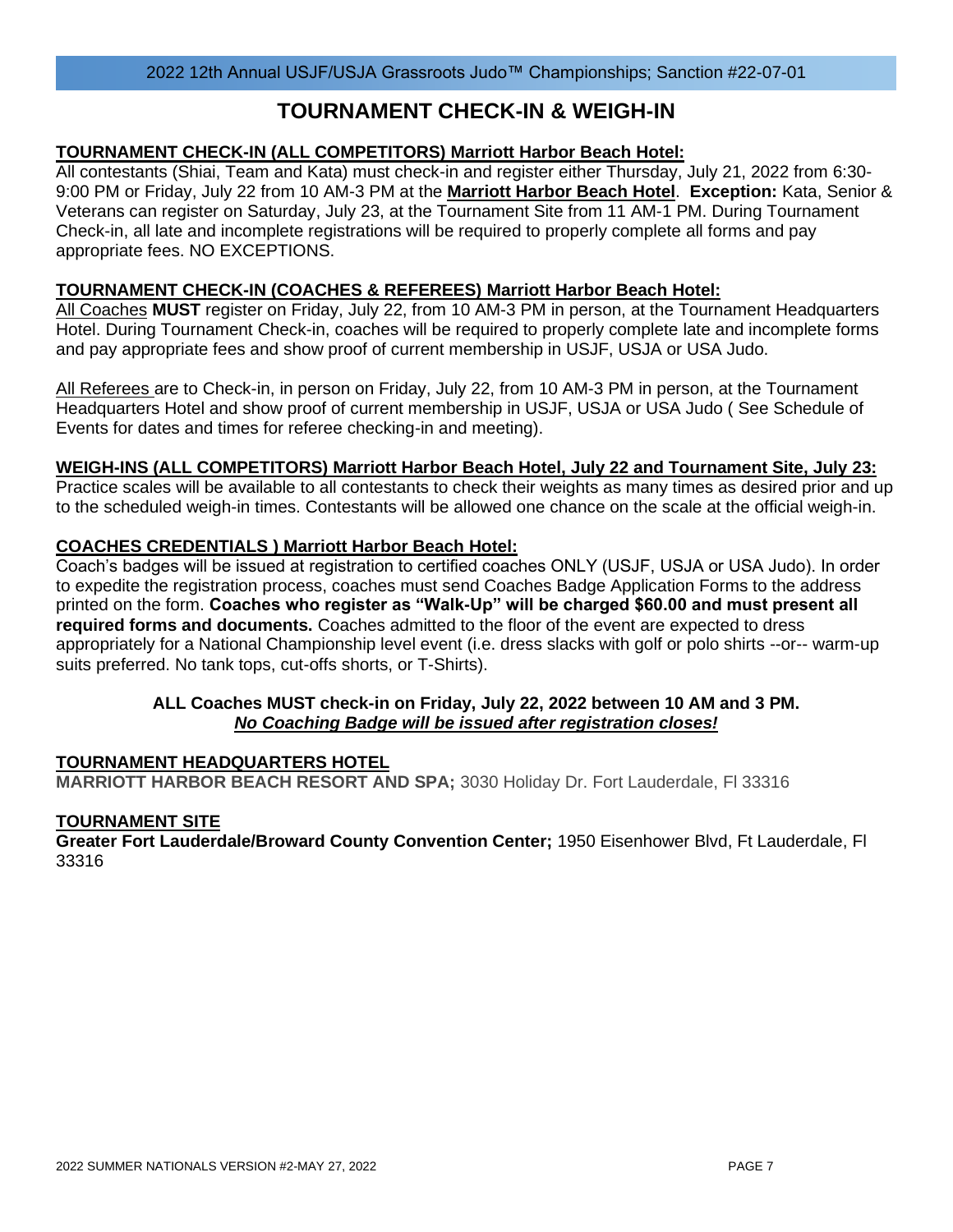## **INDIVIDUAL SHIAI COMPETITION RULES**

The Championships will be conducted in accordance with the Contest Rules, Organization Code and the Sporting Code of the International Judo Federation, as modified for the 2022 USJF/USJA Junior National Judo Championships as follows **(rules specific to Junior, Senior, Veterans are contained in those sections of this entry package):**

- **Shime-waza (chokes)** is allowed in **Juvenile, Cadet, IJF Junior, Senior & Veterans Championship divisions ONLY**. Chokes are **NOT allowed** in the **Novice divisions.**
- **Kansetsu-waza (arm-locks)** is allowed in **Cadet, IJF Junior, Seniors & Veterans Championship divisions ONLY.** Arm locks are **NOT allowed** in the **Novice divisions.**
- **MATCH LENGTHS:** Bantam, Novice, Intermediate, Juvenile -- 3 minutes.
- **MATCH LENGTHS:** Cadet, IJF Junior, Senior 4 minutes. Veterans refer to page 13
- **GOLDEN SCORE:** The Golden Score (sudden victory) over time rule will be in effect for all Junior and Senior **Championship divisions. Veterans** – refer to page 13. In **Novice divisions,** Golden Score will be limited to one (1) minute. If the score is still tied after 1 minute, the referee shall render a decision.
- **INJURY RULE:** Decisions as to whether an athlete may continue if injured while on the mat are to be resolved in accordance with IJF rules. Such decisions occurring off the mat are not covered by the IJF rules are to be made by the coach, the athlete, and the team doctor. If there is not a unanimous opinion among these three individuals, the athlete MAY NOT continue.
- **JUDO GI SIZING:** Shiai competitors MUST wear judo gis that comply with current IJF judo gi specifications regarding sizing.
- **JUDO GI COLOR: The wearing of a Blue judo gi by the "blue" side competitor will be required for Cadet, IJF Junior, Senior, Veterans and Open categories. For all other categories it will be OPTIONAL.** The "white" side competitor MUST wear a white judo gi. Competitors are responsible for appearing in the correct color gi. Under no circumstances shall both competitors be allowed to switch positions. The gi jacket and pants must be the same color; no mixing of colors. In all matches where both competitors are wearing white gis, both competitors will remove their grade belts and wear a blue or white belt to identify the contestant's designated color for the match.
- **COMPETITORS and THEIR COACHES are responsible for providing their own blue and white belt for this competition.** This rule will insure that the belts fit properly. Please mark your belts with your name or club. A competitor may compete in one division ONLY according to their year of birth and official weight, with the following exceptions:
	- $\circ$  For Bantam and intermediate divisions ONLY. If a contestant's division is uncontested, the player may move up one weight category where there are matches if consent for weight division change has been given by parent/ legal guardian (See CONSENT FOR WEIGHT DIVISION CHANGE FORM). Any changes must be made prior to the start of the draw.
	- Cadet contestants may compete in the IJF Junior category instead of, or in addition to, the Cadet category. Those who choose to compete in both categories must fill out TWO (2) entry forms and pay TWO (2) fees.

The above listed exceptions MAY ONLY be applied with the written consent of the parents/legal guardians of the contestants under the age of 18 years old. Refer to the CONSENT FOR AGE DIVISION CHANGE FORM.

The 2022 USJF/USJA Grassroots Summer National Judo Championships Tournament Committee, which includes the Tournament Directors have the authority to make any changes appropriate for the betterment of the tournament.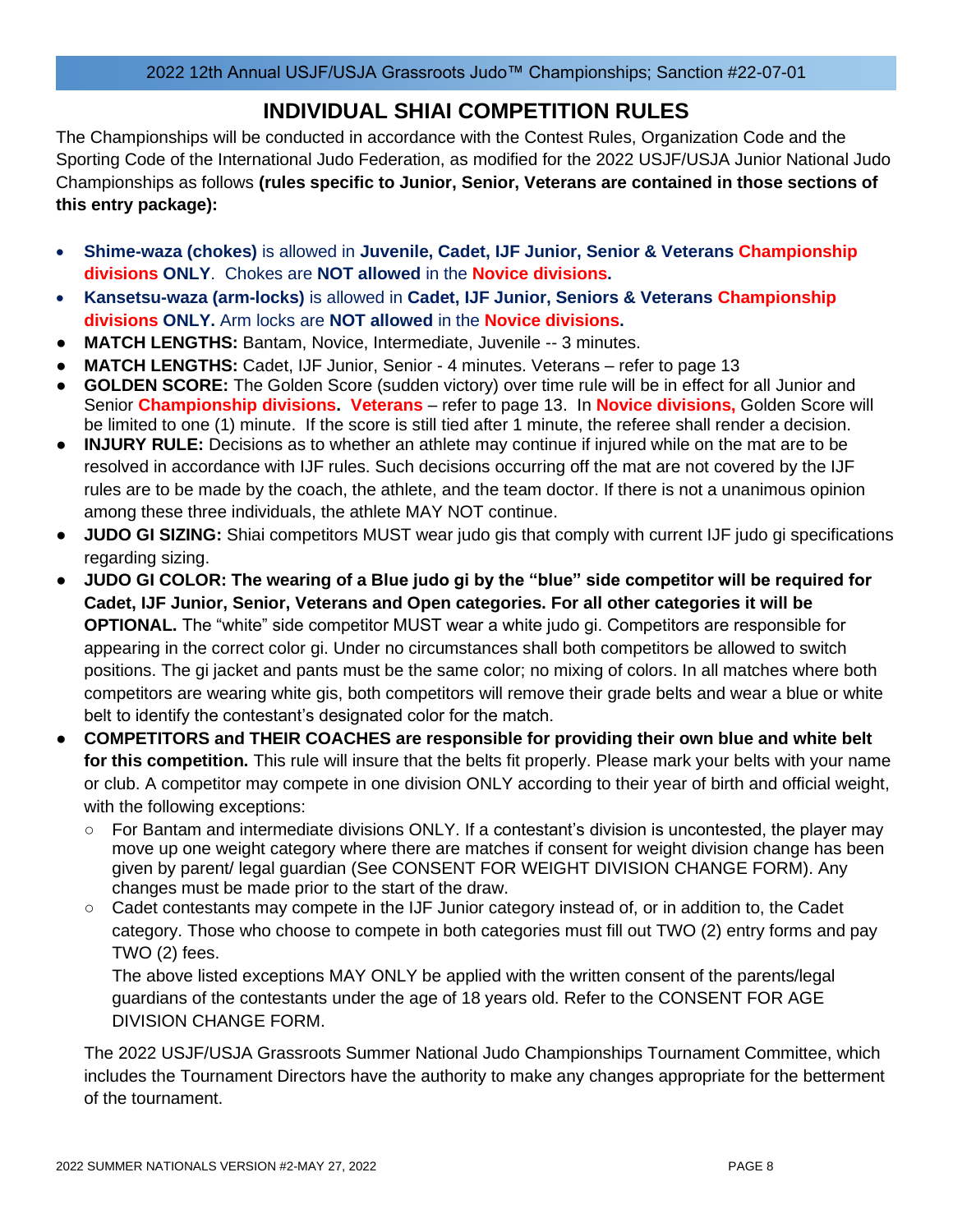## **INDIVIDUAL SHIAI COMPETITION RULES (CONTINUED)**

**DETERMINATION OF WEIGHT CATEGORY: JUNIOR, SENIOR AND VETERAN athletes are asked to** make a **preliminary declaration** of weight on the entry form or at check-in/registration. However, the athlete's actual weight at weigh-in will determine their weight division, i.e. the athletes do not have to "make" their declared weight.

**Naked weigh-in is no longer allowed for any category. To compensate, 0.1kg will be allowed. For example, in the 66kg category, the limit will be 66.1kg. This is a clothing allowance only and the 0.1kg will only be added to the true weight.**

## • **METHOD OF COMPETITION:**

These Championships will be using the following:

- **A. 4 or more athletes-** Modified Double Elimination System with the "winner's" and the "loser's" brackets. The winner of the "winner's" bracket will have NO losses and will be placed 1st. The loser of the "winner's" bracket will compete against the winner of the "loser's" bracket for 2nd and 3rd place.
- **B. 3 athletes- Round Robin.**
- **C. 2 athletes-Best of 2 out of 3.**

## • **USA JUDO NATIONAL RANKING POINTS:**

For Junior categories (individual competition only) that are congruent with USA Judo age-weight categories, national ranking points will be award in accordance with the USA Judo point system in effect at the time of this event. Please be aware that in order to receive points on the USA Judo Roster **you must be a member of USA Judo prior to the start of the event.** Point criteria can be found at [www.usjudo.org](http://www.usjudo.org/) There will be **NO POINTS** awarded for Senior and Veteran categories.

## • **SEEDING OF ATHLETES, DRAW PROCEDURES AND SCHEDULING:**

There will be NO seeding of athletes. The draw will be conducted using approved software. The draw will be random, with the restriction that players having the same dojo/club affiliation will be placed as far apart in the bracket as possible. All contestants are expected to report to their assigned contest area 5 matches prior to their assigned match number.

## • **MATCH SCHEDULING CONFLICTS:**

Some athletes will be competing in more than one division on the same day. For example, Novice and Championship; Cadet and Senior, Senior and Veteran. Tournament staff will attempt to schedule the divisions as far apart as possible to avoid conflicts, but this is not guaranteed. The standard "no show" protocol will apply if an athletes fail to appear because they are competing in another division at the same time.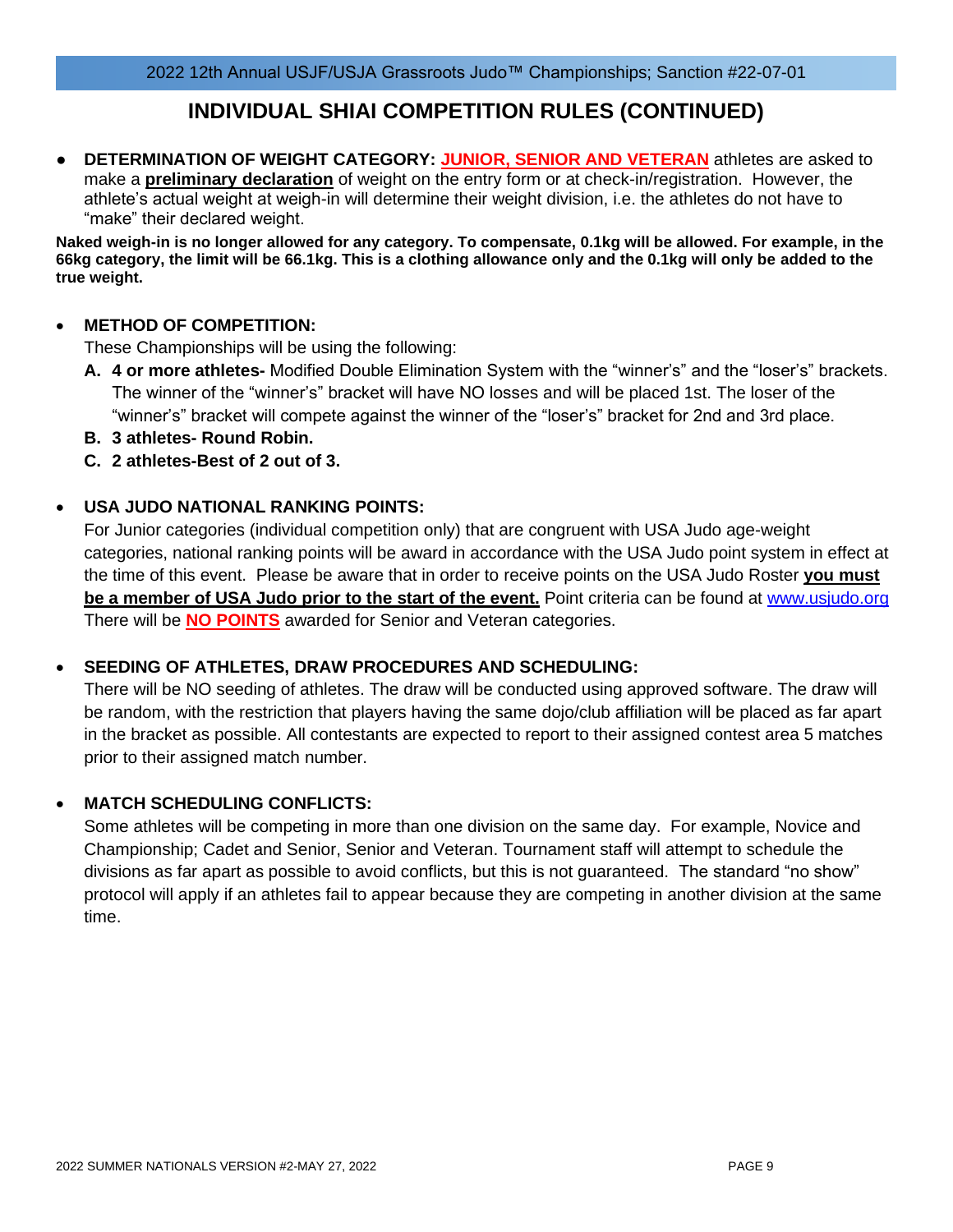### **Championship information regarding competition in multiple categories and method of awarding points.**

- 1. **NEW!: Bantam athletes are now single year age groups.** The Bantam "+" weight and lowest weight may be split into two divisions in the interest of safety. If this is done, only the heaviest weight group will earn points.
- **2. Cadet athletes** may compete in both Cadet **and** IJF Junior categories. Points earned in Cadet will be applied to Cadet and points earned in IJF Junior will be applied to IJF Junior.
- 3. **Cadet athletes born in 2007** with a minimum rank of senior sankyu (brown belt) may compete in the **Senior Category** but should be aware that both categories compete on the same day. Tournament staff will attempt to schedule the divisions as far apart as possible to avoid conflicts, but this is not guaranteed. The standard "no show" protocol will apply if an athletes fail to appear because they are competing in another division at the same time.

Clarification: Cadet and IJF Junior athletes who earn points earned in the Senior category will have those points applied to their Senior division.

Separate entry forms and fees must be submitted for each division entered.

For USA Athletes, points on the USA Judo national rosters will be awarded in accordance with the current USA Judo point system. To receive points on the USA Judo Roster you must be a member of USA Judo prior to the event. Criteria can be found at<https://www.teamusa.org/USA-Judo/Athletes>

### **Championship Age and Weight Categories**

Listed below are the age and weight categories of competition. **EACH AGE CATEGORY IS BASED SOLELY ON THE YEAR IN WHICH THE CONTESTANT WAS BORN. THE CONTESTANT'S ACTUAL AGE ON THE DAY OF COMPETITION IS IRRELEVANT.** For each category, a contestant must be born in the appropriate year as defined below.

All Weights listed below are in kilograms. For each weight division, the weight range will be over the next lower weight and up to and including the weight listed. Example: Intermediate,  $34 \text{ kg}$  – over 31 kg and up to and including 34 kg

| <b>Category Name</b><br><b>Years of Birth</b> | Gen-<br>der |    |    |    |    |    | Championship Weight Divisions |           |          |
|-----------------------------------------------|-------------|----|----|----|----|----|-------------------------------|-----------|----------|
| <b>IJF</b> Junior                             | М           | 60 | 66 | 73 | 81 | 90 | 100                           | $+100$ Kg |          |
| Born 2002-2007                                | F           | 48 | 52 | 57 | 63 | 70 | 78                            | $+78$ Kg  |          |
| Cadet                                         | М           | 50 | 55 | 60 | 66 | 73 | 81                            | 90        | $+90$ Kg |
| Born 2005-2007                                | F           | 40 | 44 | 48 | 52 | 57 | 63                            | 70        | $+70$ Kg |
| Juvenile                                      | M           | 36 | 40 | 44 | 48 | 53 | 58                            | 64        | $+64$ Kg |
| Born 2008-2009                                | F           | 36 | 40 | 44 | 48 | 53 | 58                            | 64        | $+64$ Kg |
| Intermediate                                  | M           | 28 | 31 | 34 | 38 | 42 | 47                            | 52        | $+52$ Kg |
| Born 2010-2011                                | F           | 28 | 31 | 34 | 38 | 42 | 47                            | 52        | $+52$ Kg |
| Bantam-6 Born 2012                            | M/F         | 27 | 31 | 35 | 39 | 44 | $+44$ Kg                      |           |          |
| Bantam-5 Born 2013                            | M/F         | 25 | 29 | 33 | 37 | 41 | $+41$ Kg                      |           |          |
| Bantam-4 Born 2014                            | M/F         | 22 | 26 | 30 | 34 | 38 | $+38$ Kg                      |           |          |

NO AGE WAIVERS WILL BE CONSIDERED NOR ACCEPTED **except for Cadets wishing to compete in IJF Junior (See Consent of Weight/Age Consent Form)**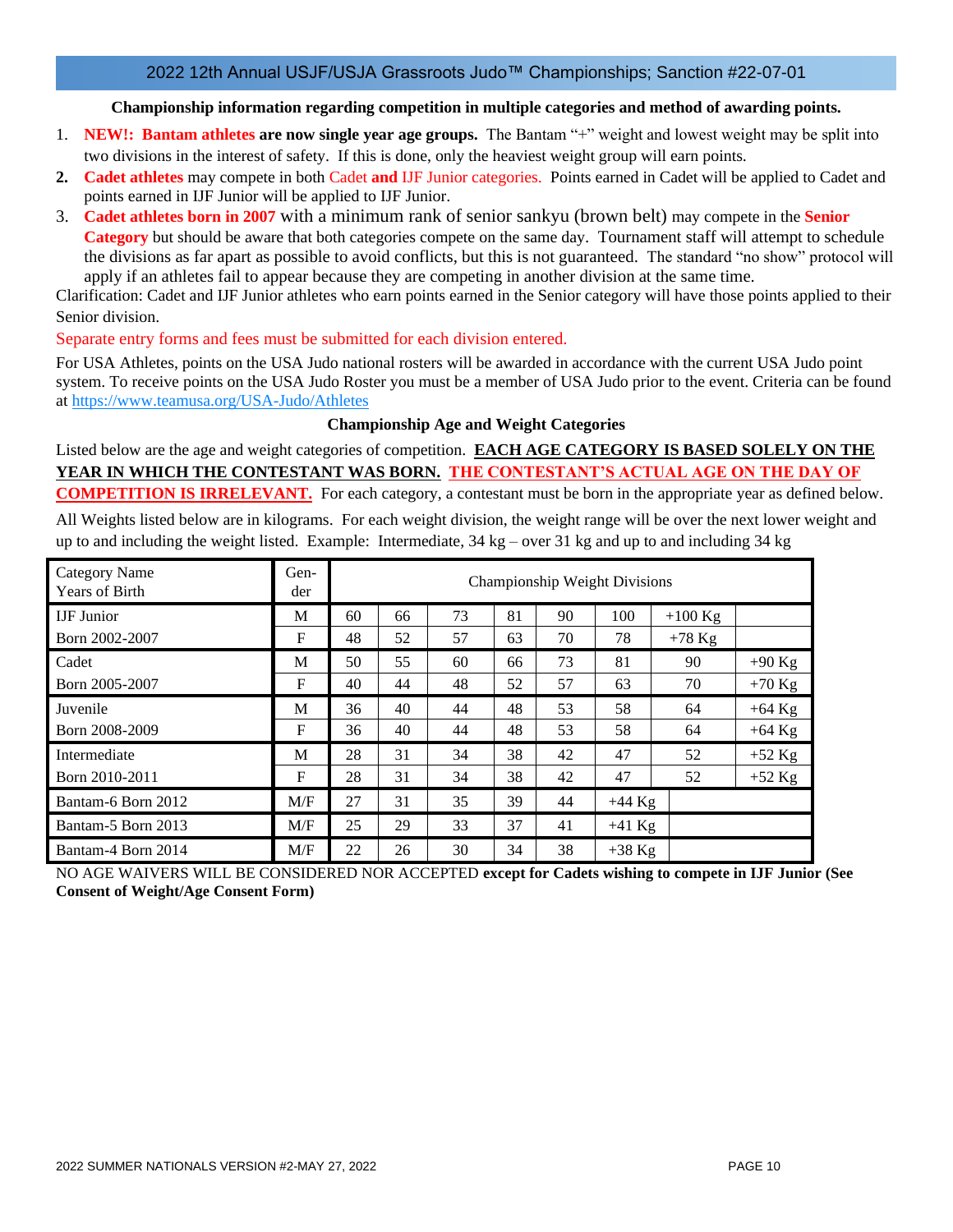## **Junior Novice Eligibility, Age and Weight Categories, and Belt--Rank Requirements, Rules**

**Eligibility:** Must never have competed in **ANY** national judo event. Violators are subject to **disqualification from the entire event with no refunds.**

**Ages**: Same as those listed above for the Championships.

**Rank Requirements:** Limited to Minimum White and Maximum Yellow belt ranks ONLY.

**Weight Divisions**: Light Medium, Heavy. Tournament staff will attempt to create safe weight divisions based on the range of weights in each Category.

**Scheduling Conflicts:** Athletes may compete in both the Novice and Championship Categories, but athletes should be aware that competition for Novices will take place on the same day as competition for the Championship. Tournament staff will attempt to schedule novice and championship divisions as far apart as possible to avoid conflicts, but this is not guaranteed. The standard "no show" protocol will apply if an athletes fail to appear because they are competing in another division at the same time.

**Rules:** Same as those for the Championships with **the following exceptions:**

**Time limit:** All Novice category matches will be three (3) minutes.

**Golden Score:** Golden Score will be limited to one (1) minute. If the score is still tied after 1 minute, the referee shall render a decision.

**Chokes and armlocks: NO chokes or armlocks allowed** in the Novice divisions.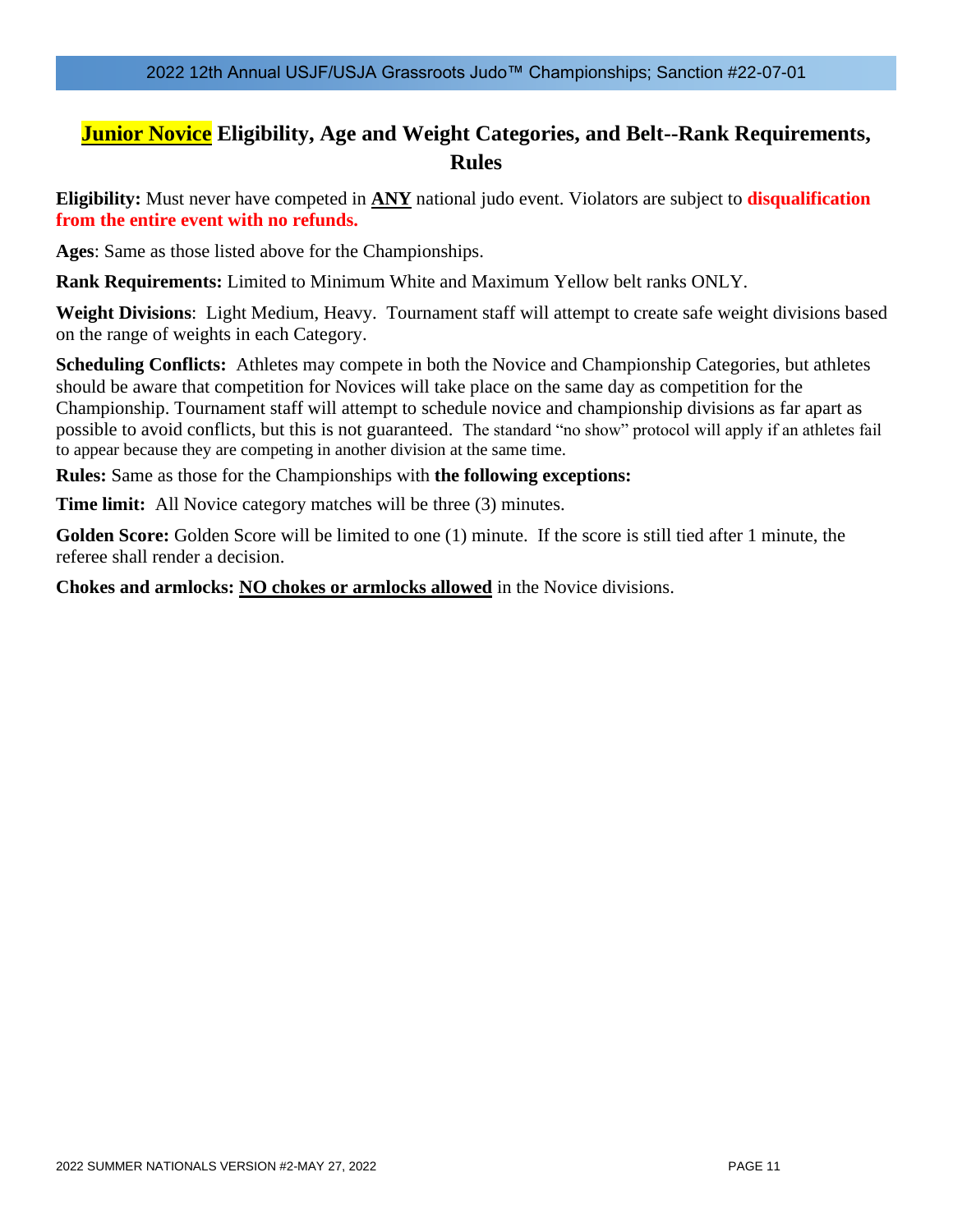|  |  | 2022 12th Annual USJF/USJA Grassroots Judo™ Championships; Sanction #22-07-01 |
|--|--|-------------------------------------------------------------------------------|
|--|--|-------------------------------------------------------------------------------|

## **JUNIORS ENTRY FORM – Mail to: 16131 N.W. 12 Street; Pembroke Pines, FL 33028**

|                                                                           | Last Name (Family Name, Surname):                                                             |  |  |  |          |  |  |          |  |              |                |   | First Name:                  |                                 |                                                                                                                          |           |                                   |  |                   |                                                                                                                           |
|---------------------------------------------------------------------------|-----------------------------------------------------------------------------------------------|--|--|--|----------|--|--|----------|--|--------------|----------------|---|------------------------------|---------------------------------|--------------------------------------------------------------------------------------------------------------------------|-----------|-----------------------------------|--|-------------------|---------------------------------------------------------------------------------------------------------------------------|
|                                                                           |                                                                                               |  |  |  |          |  |  |          |  |              |                |   |                              |                                 |                                                                                                                          |           |                                   |  |                   |                                                                                                                           |
|                                                                           | <b>Street Address:</b>                                                                        |  |  |  |          |  |  |          |  |              |                |   |                              |                                 |                                                                                                                          |           |                                   |  |                   |                                                                                                                           |
|                                                                           |                                                                                               |  |  |  |          |  |  |          |  |              |                |   |                              |                                 |                                                                                                                          |           |                                   |  |                   |                                                                                                                           |
| City:                                                                     |                                                                                               |  |  |  |          |  |  |          |  |              |                |   |                              | <b>State</b>                    |                                                                                                                          | Zip Code: |                                   |  |                   |                                                                                                                           |
|                                                                           |                                                                                               |  |  |  |          |  |  |          |  |              |                |   |                              |                                 |                                                                                                                          |           |                                   |  |                   |                                                                                                                           |
|                                                                           |                                                                                               |  |  |  |          |  |  |          |  |              |                |   | II                           |                                 |                                                                                                                          |           |                                   |  |                   |                                                                                                                           |
|                                                                           | Country:                                                                                      |  |  |  |          |  |  |          |  |              |                |   |                              |                                 |                                                                                                                          |           |                                   |  |                   |                                                                                                                           |
|                                                                           |                                                                                               |  |  |  |          |  |  |          |  |              |                |   |                              |                                 |                                                                                                                          |           |                                   |  |                   |                                                                                                                           |
|                                                                           | Judo Club:                                                                                    |  |  |  |          |  |  |          |  |              |                |   |                              |                                 |                                                                                                                          |           |                                   |  |                   |                                                                                                                           |
|                                                                           |                                                                                               |  |  |  |          |  |  |          |  |              |                |   |                              |                                 |                                                                                                                          |           |                                   |  |                   |                                                                                                                           |
|                                                                           | Coach's Name:                                                                                 |  |  |  |          |  |  |          |  |              |                |   |                              |                                 |                                                                                                                          |           |                                   |  |                   |                                                                                                                           |
|                                                                           |                                                                                               |  |  |  |          |  |  |          |  |              |                |   |                              |                                 |                                                                                                                          |           |                                   |  |                   |                                                                                                                           |
|                                                                           | Telephone (Voice) (MANDATORY):                                                                |  |  |  |          |  |  |          |  |              |                |   |                              | Date of Birth (month/day/year): |                                                                                                                          |           |                                   |  |                   |                                                                                                                           |
|                                                                           |                                                                                               |  |  |  |          |  |  |          |  | $\mathsf{I}$ |                | I |                              |                                 |                                                                                                                          |           |                                   |  |                   |                                                                                                                           |
|                                                                           | USA Judo, USJF, or USJA Member Number (Non Members <sup>*</sup> ):                            |  |  |  |          |  |  |          |  |              |                |   |                              |                                 |                                                                                                                          |           | Expiration Date (month/day/year): |  |                   |                                                                                                                           |
|                                                                           |                                                                                               |  |  |  |          |  |  |          |  | $\parallel$  |                |   |                              |                                 |                                                                                                                          |           |                                   |  |                   |                                                                                                                           |
|                                                                           | Email Address (MANDATORY):                                                                    |  |  |  |          |  |  |          |  |              |                |   |                              |                                 |                                                                                                                          |           |                                   |  |                   |                                                                                                                           |
|                                                                           |                                                                                               |  |  |  |          |  |  |          |  |              |                |   |                              |                                 |                                                                                                                          |           |                                   |  |                   |                                                                                                                           |
|                                                                           |                                                                                               |  |  |  |          |  |  |          |  |              |                |   |                              |                                 |                                                                                                                          |           |                                   |  |                   |                                                                                                                           |
|                                                                           | Check if assistance/accommodation if needed:                                                  |  |  |  |          |  |  |          |  |              |                |   | <b>Vision Loss/Blindness</b> |                                 |                                                                                                                          |           | <b>Hearing Loss/Deafness</b>      |  |                   |                                                                                                                           |
|                                                                           | Type of Assistance/Accommodation requested or name of person assisting:                       |  |  |  |          |  |  |          |  |              |                |   |                              |                                 |                                                                                                                          |           |                                   |  |                   |                                                                                                                           |
|                                                                           | 1 category, submit a separate entry form and fee for each category.                           |  |  |  |          |  |  |          |  |              |                |   |                              |                                 |                                                                                                                          |           |                                   |  |                   | Circle the age category and gender in which you wish to compete. Circle One Category only! If competing in more than      |
|                                                                           |                                                                                               |  |  |  |          |  |  |          |  |              |                |   |                              |                                 |                                                                                                                          |           |                                   |  |                   | Enter estimated weight in kilograms. Note that this is a preliminary declaration of weight. The athlete's measured weight |
|                                                                           | at weigh-in will determine the competition division.                                          |  |  |  |          |  |  |          |  |              |                |   |                              |                                 |                                                                                                                          |           |                                   |  |                   |                                                                                                                           |
|                                                                           | Bantam-4                                                                                      |  |  |  | Bantam-5 |  |  | Bantam-6 |  |              | Intermediate   |   | Juvenile                     |                                 |                                                                                                                          | Cadet     |                                   |  | <b>IJF Junior</b> |                                                                                                                           |
|                                                                           | <b>Born 2014</b><br><b>Born 2013</b><br><b>Born 2012</b><br>Born 2010-2011                    |  |  |  |          |  |  |          |  |              | Born 2008-2009 |   |                              |                                 | Born 2005-2007                                                                                                           |           | Born 2002-2007                    |  |                   |                                                                                                                           |
| <b>Circle Championship</b><br>Championship<br><b>Novice</b><br>or Novice: |                                                                                               |  |  |  |          |  |  |          |  |              |                |   |                              |                                 | DO NOT circle novice if your belt rank is higher than Yellow<br>OR if you have ever competed in ANY national judo event. |           |                                   |  |                   |                                                                                                                           |
|                                                                           | <b>Circle Male or</b><br><b>Male</b><br>Female<br><b>Estimated wt.(kg):</b><br><b>Female:</b> |  |  |  |          |  |  |          |  |              |                |   | <b>Belt color if Novice:</b> |                                 |                                                                                                                          |           |                                   |  |                   |                                                                                                                           |
|                                                                           | Circle if competing in Team only: TEAM ONLY                                                   |  |  |  |          |  |  |          |  |              |                |   |                              |                                 |                                                                                                                          |           |                                   |  |                   |                                                                                                                           |

Please mail the appropriate entry fee, payable to **2022 USJF/USJA Summer Nationals,** this entry form and all other documents, fully completed and signed in the appropriate places, to Melinda Navarro at the address listed at the top of this entry form. A complete checklist of required documents is printed elsewhere in this entry package. .**DO NOT MAIL ANYTHING AFTER July 2, 2022. After that date, bring entry materials to tournament registration on July 21 OR July 22 and register as a "walk-up".**

**\*\*Non Members:** If you are not a current member of USA Judo, USJF, or USJA, please circle one: **Will bring current membership card to event Will purchase membership at event**

NOTE: USA Judo, USJF and USJA membership will be available at the event.

**JUNIORS ENTRY FORM**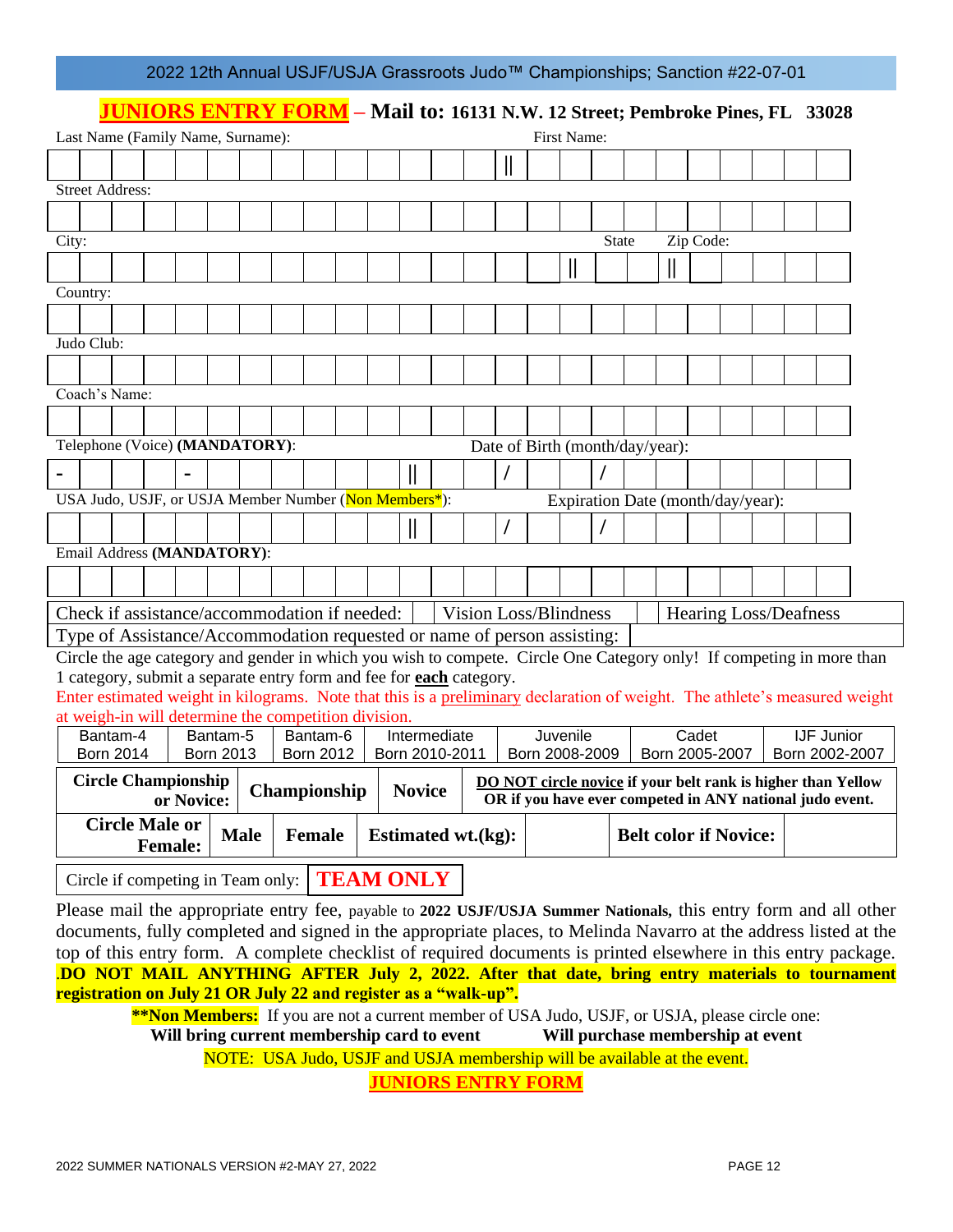## **VETERANS ELIGIBILITY, AGE AND WEIGHT CATEGORIES, RULES**

## **ELIGIBILITY**

Any athlete born December in 1992 and earlier with a minimum rank of senior sankyu (brown belt) may enter the **Veterans Championship Category**

## **HOW "AGE" IS DETERMINED.**

Players will be assigned to an Age Division based their year of birth. A player must be born in 1992 or earlier and will be assigned to a five year age range as shown below:

| <b>Division</b> | Age at end of 2022 | <b>Year of birth</b> | <b>Division</b> | Age at end of 2022 | <b>Year of birth</b> |
|-----------------|--------------------|----------------------|-----------------|--------------------|----------------------|
| F1/M1           | $30 - 34$          | 1988-1992            | F7/M7           | $60 - 65$          | 1958-1962            |
| F2/M2           | $35 - 39$          | 1983-1987            | <b>F8/M8</b>    | $65 - 69$          | 1953-1957            |
| F3/M3           | $40 - 44$          | 1978-1982            | F9/M9           | $70 - 74$          | 1948-1952            |
| F4/M4           | $45 - 49$          | 1973-1977            | F10/M10         | $75 - 79$          | 1943-1947            |
| F5/M5           | $50 - 54$          | 1968-1972            | F11/M11         | 80 and over        | 1942 and Earlier     |
| F6/M6           | $55 - 59$          | 1963-1967            |                 |                    |                      |

## **VETERANS WEIGHT DIVISIONS TO BE CONTESTED:**

A weight division is defined as over the next lower weight division and up to and including the weight division number. Example: Male 73 kg means over 66 kg up to and including 73kg.

| Males:   | 60 kg | 66 kg | 73 kg      | 011<br>81 kg | 90 kg | 100 kg | $-100$ kg |
|----------|-------|-------|------------|--------------|-------|--------|-----------|
| Females: | 48 kg | 52 kg | 57 kg<br>ັ | 63 kg        | 70 kg | 78 kg  | $+78$ kg  |

**Declaration of Weight:** Veteran athletes must make a preliminary declaration of weight on their entry form or at Registration/Check-in. However, the athlete's measured weight at weigh-in will determine the competition division.

**Naked weigh-in is no longer allowed for any category. To compensate, 0.1kg will be allowed. For example, in the 66kg category, the limit will be 66.1kg. This is a clothing allowance only and the 0.1kg will only be added to the true weight.**

**Weigh-in:** Competitors will not be allowed to check their weight on official scale during weigh-in times; however, an unofficial scale will be available for the purpose of checking weight outside of the weigh in room during official weigh-in times. **At OFFICIAL WEIGH-IN, athletes must present their tournament-issued identification card AND a photo ID.**

**Match Lengths:** Lengths: M1/F1 through M6/F6 will be three minutes and two minutes golden score. M7/F7 through M11/F11 will be two minutes and one-minute golden score.

**USA Judo National Ranking Points and Uncontested Divisions**: **No Points** will be awarded in the Veteran Categories. Uncontested divisions may be combined to provide competition. Athletes who elect to remain uncontested may do so unless 1) a younger athlete of the same weight or lighter, or 2) an older athlete of the same weight or lighter wishes to move into the division. A meeting will be held at the Greater Fort Lauderdale/Broward County Convention Center (time and location will be announced) prior to the day of competition to discuss creating these divisions. All competitors must be present and consent to these changes.

**Veterans Seeding:** There will be no seeding of athletes at this event.

**Scheduling Conflicts:** Veterans may compete in the Senior Category but should be aware that competition for both Categories will take place on the same day. Tournament staff will attempt to schedule divisions as far apart as possible to avoid conflicts, but this is not guaranteed. The standard "no show" protocol will apply if an athletes fail to appear because they are competing in another division at the same time.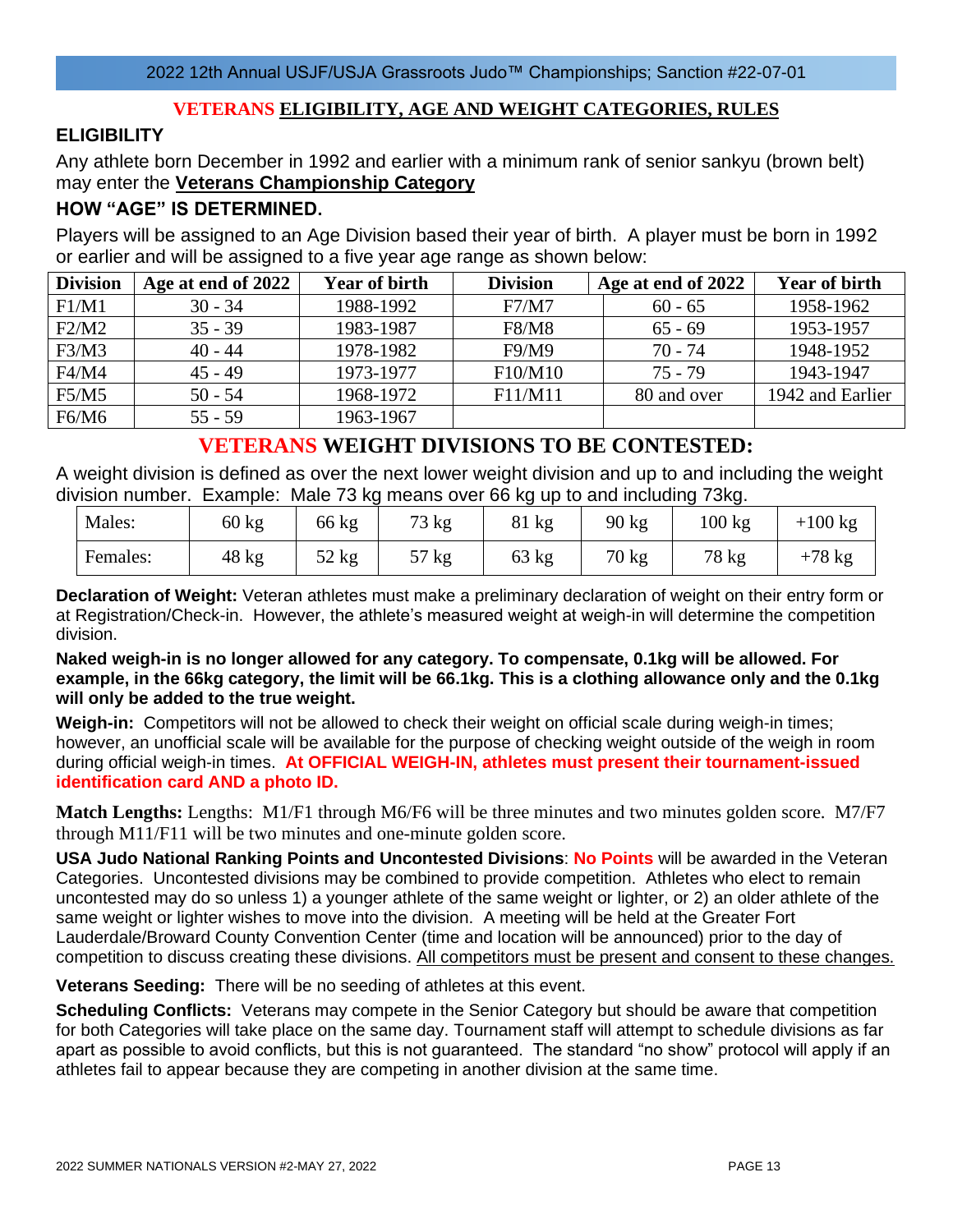## **VETERANS ENTRY FORM**

**16131 N.W. 12 Street; Pembroke Pines, FL 33028**

| Last Name (Family Name, Surname):                                                                                                                                                                                                                                                                                                                  |                                                                                                                                                                              |                 |  |                            |         |  |  |       |                |  |                                 |                 | First Name:  |              |                 |                |                  |                                   |                          |                |
|----------------------------------------------------------------------------------------------------------------------------------------------------------------------------------------------------------------------------------------------------------------------------------------------------------------------------------------------------|------------------------------------------------------------------------------------------------------------------------------------------------------------------------------|-----------------|--|----------------------------|---------|--|--|-------|----------------|--|---------------------------------|-----------------|--------------|--------------|-----------------|----------------|------------------|-----------------------------------|--------------------------|----------------|
|                                                                                                                                                                                                                                                                                                                                                    |                                                                                                                                                                              |                 |  |                            |         |  |  |       |                |  |                                 |                 |              |              |                 |                |                  |                                   |                          |                |
| <b>Street Address:</b>                                                                                                                                                                                                                                                                                                                             |                                                                                                                                                                              |                 |  |                            |         |  |  |       |                |  |                                 |                 |              |              |                 |                |                  |                                   |                          |                |
|                                                                                                                                                                                                                                                                                                                                                    |                                                                                                                                                                              |                 |  |                            |         |  |  |       |                |  |                                 |                 |              |              |                 |                |                  |                                   |                          |                |
| City:                                                                                                                                                                                                                                                                                                                                              |                                                                                                                                                                              |                 |  |                            |         |  |  |       |                |  |                                 |                 |              | <b>State</b> |                 | Zip Code:      |                  |                                   |                          |                |
|                                                                                                                                                                                                                                                                                                                                                    |                                                                                                                                                                              |                 |  |                            |         |  |  |       |                |  |                                 |                 | $\mathsf{I}$ |              |                 |                |                  |                                   |                          |                |
| Country:                                                                                                                                                                                                                                                                                                                                           |                                                                                                                                                                              |                 |  |                            |         |  |  |       |                |  |                                 |                 |              |              |                 |                |                  |                                   |                          |                |
|                                                                                                                                                                                                                                                                                                                                                    |                                                                                                                                                                              |                 |  |                            |         |  |  |       |                |  |                                 |                 |              |              |                 |                |                  |                                   |                          |                |
| Judo Club:                                                                                                                                                                                                                                                                                                                                         |                                                                                                                                                                              |                 |  |                            |         |  |  |       |                |  |                                 |                 |              |              |                 |                |                  |                                   |                          |                |
|                                                                                                                                                                                                                                                                                                                                                    |                                                                                                                                                                              |                 |  |                            |         |  |  |       |                |  |                                 |                 |              |              |                 |                |                  |                                   |                          |                |
| Judo Rank:                                                                                                                                                                                                                                                                                                                                         |                                                                                                                                                                              |                 |  |                            |         |  |  |       |                |  |                                 |                 |              |              |                 |                |                  |                                   |                          |                |
|                                                                                                                                                                                                                                                                                                                                                    |                                                                                                                                                                              |                 |  |                            |         |  |  |       |                |  |                                 |                 |              |              |                 |                |                  |                                   |                          |                |
| Telephone (Voice) (MANDATORY):                                                                                                                                                                                                                                                                                                                     |                                                                                                                                                                              |                 |  |                            |         |  |  |       |                |  | Date of Birth (month/day/year): |                 |              |              |                 |                |                  |                                   |                          |                |
|                                                                                                                                                                                                                                                                                                                                                    |                                                                                                                                                                              |                 |  |                            |         |  |  |       |                |  |                                 |                 |              |              |                 |                |                  |                                   |                          |                |
| USA Judo, USJF, or USJA Member Number (Non Members <sup>*</sup> ):                                                                                                                                                                                                                                                                                 |                                                                                                                                                                              |                 |  |                            |         |  |  |       |                |  |                                 |                 |              |              |                 |                |                  | Expiration Date (month/day/year): |                          |                |
|                                                                                                                                                                                                                                                                                                                                                    |                                                                                                                                                                              |                 |  |                            |         |  |  |       |                |  |                                 |                 |              |              |                 |                |                  |                                   |                          |                |
| Email Address (MANDATORY):                                                                                                                                                                                                                                                                                                                         |                                                                                                                                                                              |                 |  |                            |         |  |  |       |                |  |                                 |                 |              |              |                 |                |                  |                                   |                          |                |
|                                                                                                                                                                                                                                                                                                                                                    |                                                                                                                                                                              |                 |  |                            |         |  |  |       |                |  |                                 |                 |              |              |                 |                |                  |                                   |                          |                |
| Check if assistance/accommodation if needed:                                                                                                                                                                                                                                                                                                       |                                                                                                                                                                              |                 |  |                            |         |  |  |       |                |  | <b>Vision Loss/Blindness</b>    |                 |              |              |                 |                |                  | <b>Hearing Loss/Deafness</b>      |                          |                |
| Type of Assistance/Accommodation requested or name of person assisting:                                                                                                                                                                                                                                                                            |                                                                                                                                                                              |                 |  |                            |         |  |  |       |                |  |                                 |                 |              |              |                 |                |                  |                                   |                          |                |
| Circle the category and gender in which you wish to compete. Circle One Category only!                                                                                                                                                                                                                                                             |                                                                                                                                                                              |                 |  |                            |         |  |  |       |                |  |                                 |                 |              |              |                 |                |                  |                                   |                          |                |
|                                                                                                                                                                                                                                                                                                                                                    | F1 (1988-1992)                                                                                                                                                               |                 |  | F <sub>2</sub> (1983-1987) |         |  |  |       | F3 (1978-1982) |  |                                 | F4 (1973-1977)  |              |              |                 | F5 (1968-1972) |                  |                                   |                          | F6 (1963-1967) |
| Females:                                                                                                                                                                                                                                                                                                                                           | F7 (1958-1962)                                                                                                                                                               |                 |  | F8 (1953-1957)             |         |  |  |       | F9 (1948-1952) |  |                                 | F10 (1943-1947) |              |              |                 |                |                  |                                   | F11 (1942 and earlier)   |                |
| Males:                                                                                                                                                                                                                                                                                                                                             | M1 (1988-1992)                                                                                                                                                               |                 |  | M2 (1983-1987)             |         |  |  |       | M3 (1978-1982) |  |                                 | M4 (1973-1977)  |              |              |                 |                |                  | M5 (1968-1972)                    |                          | M6 (1963-1967) |
|                                                                                                                                                                                                                                                                                                                                                    | M7 (1958-1962)                                                                                                                                                               |                 |  | M8 (1953-1957)             |         |  |  |       | M9 (1948-1952) |  |                                 | M10 (1943-1947) |              |              |                 |                |                  |                                   | $M11$ (1942 and earlier) |                |
| Circle the weight division that you intend to compete in. Note that this is a <b>preliminary</b> declaration of weight. The athlete's<br>measured weight at weigh-in will determine the competition division.                                                                                                                                      |                                                                                                                                                                              |                 |  |                            |         |  |  |       |                |  |                                 |                 |              |              |                 |                |                  |                                   |                          |                |
| Males:                                                                                                                                                                                                                                                                                                                                             |                                                                                                                                                                              | $60 \text{ kg}$ |  |                            | 66 kg   |  |  | 73 kg |                |  |                                 | 81 kg           |              |              | 90 kg           |                | $100 \text{ kg}$ |                                   | $+100$ kg                |                |
| Females:                                                                                                                                                                                                                                                                                                                                           |                                                                                                                                                                              | 48 kg           |  |                            | $52$ kg |  |  | 57 kg |                |  |                                 | $63$ kg         |              |              | $70 \text{ kg}$ |                | 78 kg            |                                   | $+78$ kg                 |                |
| Please mail the appropriate entry fee, payable to 2022 USJF/USJA Summer Nationals, this entry form and all other<br>documents, fully completed and signed in the appropriate places, to Melinda Navarro at the address listed at the top of this<br>entry form. DO NOT MAIL ANYTHING AFTER July 2, 2022. After that date, bring entry materials to |                                                                                                                                                                              |                 |  |                            |         |  |  |       |                |  |                                 |                 |              |              |                 |                |                  |                                   |                          |                |
|                                                                                                                                                                                                                                                                                                                                                    |                                                                                                                                                                              |                 |  |                            |         |  |  |       |                |  |                                 |                 |              |              |                 |                |                  |                                   |                          |                |
|                                                                                                                                                                                                                                                                                                                                                    | tournament registration on July 21, 22, or 23) and register as a "walk-up".<br>* Non Members: If you are not a current member of USA Judo, USJF, or USJA, please circle one: |                 |  |                            |         |  |  |       |                |  |                                 |                 |              |              |                 |                |                  |                                   |                          |                |

**Will bring current membership card to event Will purchase membership at event**

NOTE: USA Judo, USJF and USJA membership will be available at the event.

**VETERANS TOURNAMENT ONLY!**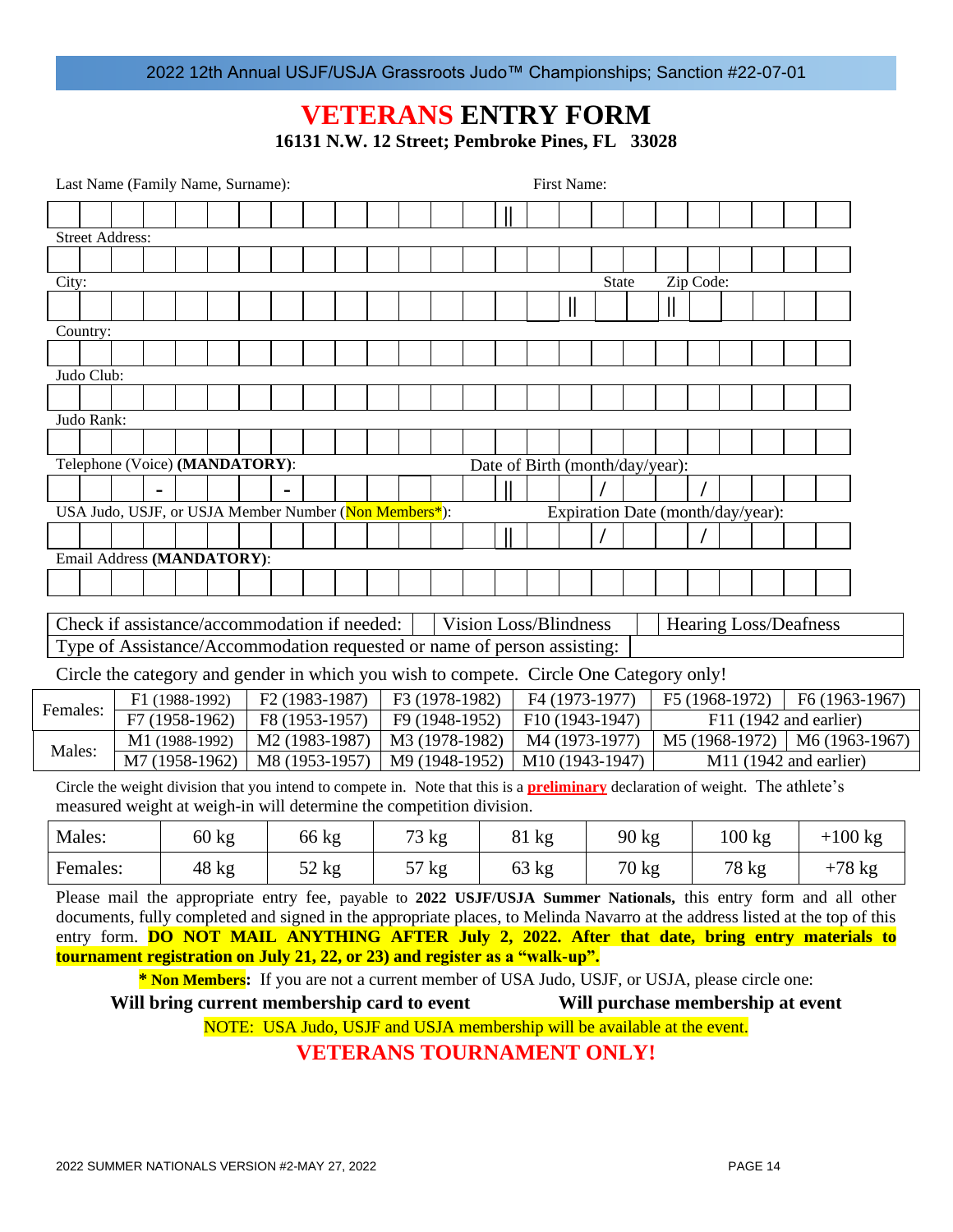## **SENIORS - NOVICE AND CHAMPIONSHIP ELIGIBILITY, RULES, AGE/WEIGHT CATEGORIES**

**Novice Eligibility:** Any athlete born December 31, 2007 or earlier and holding belt rank **below brown belt** may enter the **Novice Category.**

**Novice Weight Divisions**: Light Medium, Heavy. Tournament staff will attempt to create safe weight divisions based on the range of weights in each Category.

**Novice Rules:** Same as those for the Championships with **the following exceptions:**

**Novice chokes and amlocks: NO chokes or armlocks are allowed** in the Novice divisions.

**Novice Match Lengths:** All Novice category matches will be three (3) minutes.

**Novice Golden Score:** Golden Score will be limited to one (1) minute. If the score is still tied after 1 minute, the referee shall render a decision.

**Championship Eligibility:** Any athlete born December 31, 2007 or earlier with a minimum rank of senior sankyu (brown belt) may enter the **Championship Category**

**Championship Match Lengths:** Four minutes for men and women.

**Championship Weight Divisions:** A weight division is defined as over the next lower weight division and up to and including the weight division number. Example: Male 73 kg means over 66 kg up to and including 73kg.

|  |  |  | Males:   60 kg   66 kg   73 kg   81 kg   90 kg   100 kg   +100 kg   Open |  |
|--|--|--|--------------------------------------------------------------------------|--|
|  |  |  | Females:   48 kg   52 kg   57 kg   63 kg   70 kg   78 kg   +78 kg   Open |  |

**Declaration of Weight:** Senior athletes must make a preliminary declaration of weight on their entry form or at Registration/Check-in. However, the athlete's measured weight at weigh-in will determine the competition division.

**Naked weigh-in is no longer allowed for any category. To compensate, 0.1kg will be allowed. For example, in the 66kg category, the limit will be 66.1kg. This is a clothing allowance only and the 0.1kg will only be added to the true weight.**

**Weigh-in:** Competitors will not be allowed to check their weight on official scale during weigh-in times; however, an unofficial scale will be available for the purpose of checking weight outside of the weigh in room during official weigh-in times. **At OFFICIAL WEIGH-IN, athletes must present their tournament-issued identification card AND a photo ID.**

**Scheduling Conflicts:** Seniors may compete in Championship and Veterans Categories (if age/rank qualified) but should be aware that competition for both Categories will take place on the same day. Tournament staff will attempt to schedule divisions as far apart as possible to avoid conflicts, but this is not guaranteed. The standard "no show" protocol will apply if an athletes fail to appear because they are competing in another division at the same time.

**Elimination Systems:** 3 athletes: Round Robin. 2 athletes: Best 2 out of 3 matches. Modified Double Elimination for all others.

**USA Judo National Ranking Points: No Points** will be awarded in the Senior **Championship** Categories.

**Senior Seeding:** There will be no seeding of athletes at this event.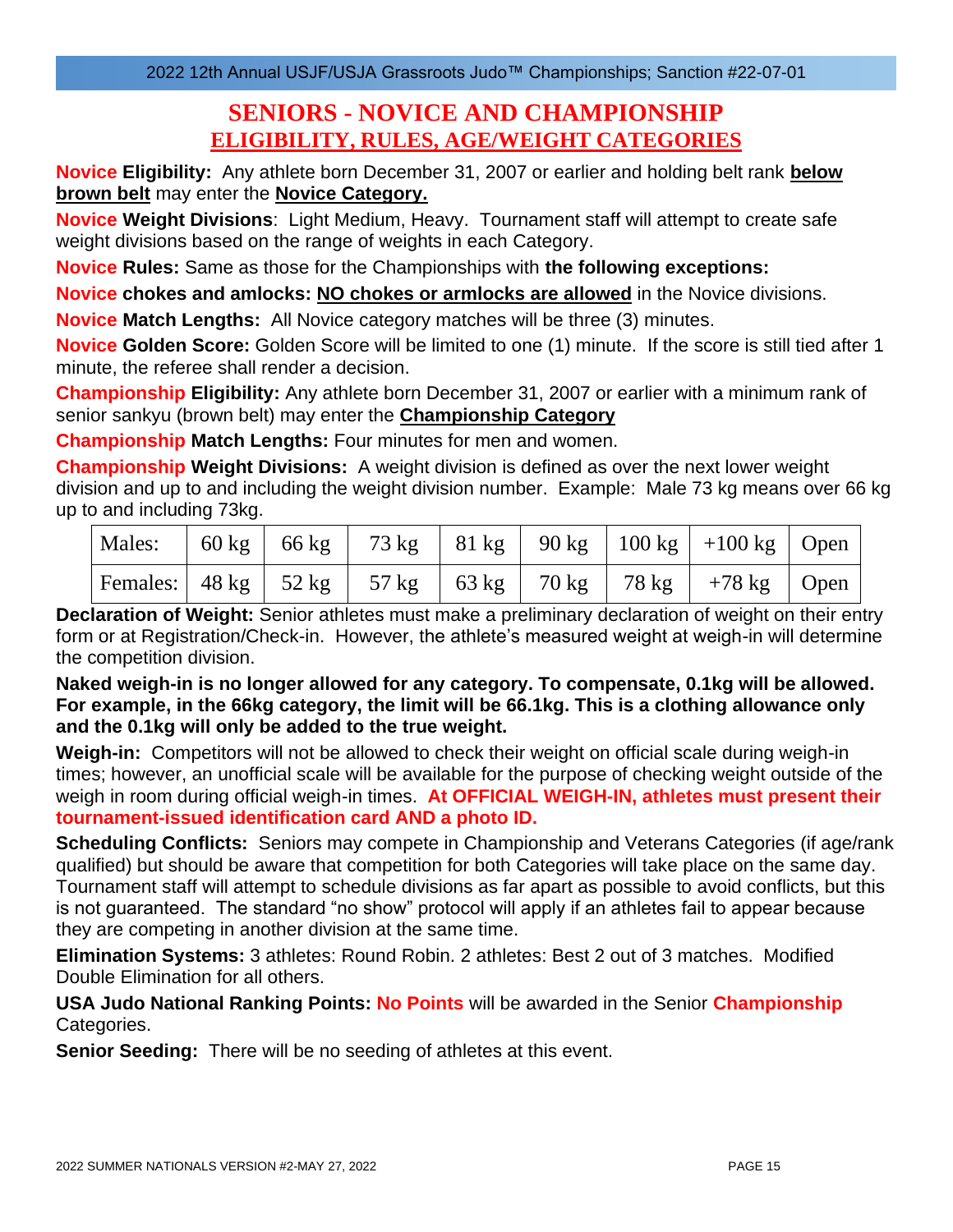## **SENIOR ENTRY FORM**

|  |  | 16131 N.W. 12 Street; Pembroke Pines, FL 33028 |  |  |
|--|--|------------------------------------------------|--|--|
|--|--|------------------------------------------------|--|--|

|                                                     | First Name:<br>Last Name (Family Name, Surname): |                                                                                                                       |  |  |                 |  |  |         |  |                 |  |                                                           |              |                                 |        |                  |    |           |                                            |  |                                                                                                                                                                                                                 |                                                                                                                              |
|-----------------------------------------------------|--------------------------------------------------|-----------------------------------------------------------------------------------------------------------------------|--|--|-----------------|--|--|---------|--|-----------------|--|-----------------------------------------------------------|--------------|---------------------------------|--------|------------------|----|-----------|--------------------------------------------|--|-----------------------------------------------------------------------------------------------------------------------------------------------------------------------------------------------------------------|------------------------------------------------------------------------------------------------------------------------------|
|                                                     |                                                  |                                                                                                                       |  |  |                 |  |  |         |  |                 |  |                                                           | $\mathbb I$  |                                 |        |                  |    |           |                                            |  |                                                                                                                                                                                                                 |                                                                                                                              |
|                                                     |                                                  | <b>Street Address:</b>                                                                                                |  |  |                 |  |  |         |  |                 |  |                                                           |              |                                 |        |                  |    |           |                                            |  |                                                                                                                                                                                                                 |                                                                                                                              |
|                                                     |                                                  |                                                                                                                       |  |  |                 |  |  |         |  |                 |  |                                                           |              |                                 |        |                  |    |           |                                            |  |                                                                                                                                                                                                                 |                                                                                                                              |
| City:                                               |                                                  |                                                                                                                       |  |  |                 |  |  |         |  |                 |  |                                                           |              |                                 | State: |                  |    | Zip Code: |                                            |  |                                                                                                                                                                                                                 |                                                                                                                              |
|                                                     |                                                  |                                                                                                                       |  |  |                 |  |  |         |  |                 |  |                                                           |              | II                              |        |                  | II |           |                                            |  |                                                                                                                                                                                                                 |                                                                                                                              |
|                                                     | Country:                                         |                                                                                                                       |  |  |                 |  |  |         |  |                 |  |                                                           |              |                                 |        |                  |    |           |                                            |  |                                                                                                                                                                                                                 |                                                                                                                              |
|                                                     |                                                  |                                                                                                                       |  |  |                 |  |  |         |  |                 |  |                                                           |              |                                 |        |                  |    |           |                                            |  |                                                                                                                                                                                                                 |                                                                                                                              |
|                                                     | Judo Club:                                       |                                                                                                                       |  |  |                 |  |  |         |  |                 |  |                                                           |              |                                 |        |                  |    |           |                                            |  |                                                                                                                                                                                                                 |                                                                                                                              |
|                                                     |                                                  |                                                                                                                       |  |  |                 |  |  |         |  |                 |  |                                                           |              |                                 |        |                  |    |           |                                            |  |                                                                                                                                                                                                                 |                                                                                                                              |
|                                                     | Judo Rank:                                       |                                                                                                                       |  |  |                 |  |  |         |  |                 |  |                                                           |              |                                 |        |                  |    |           |                                            |  |                                                                                                                                                                                                                 |                                                                                                                              |
|                                                     |                                                  |                                                                                                                       |  |  |                 |  |  |         |  |                 |  |                                                           |              |                                 |        |                  |    |           |                                            |  |                                                                                                                                                                                                                 |                                                                                                                              |
|                                                     |                                                  | Telephone (Voice) (MANDATORY):                                                                                        |  |  |                 |  |  |         |  |                 |  |                                                           |              | Date of Birth (month/day/year): |        |                  |    |           |                                            |  |                                                                                                                                                                                                                 |                                                                                                                              |
|                                                     |                                                  |                                                                                                                       |  |  |                 |  |  |         |  |                 |  |                                                           | $\mathbb{I}$ |                                 |        |                  |    |           |                                            |  |                                                                                                                                                                                                                 |                                                                                                                              |
|                                                     |                                                  | USA Judo, USJF, or USJA Member Number (Non Members*):                                                                 |  |  |                 |  |  |         |  |                 |  |                                                           |              |                                 |        |                  |    |           | Expiration Date (month/day/year):          |  |                                                                                                                                                                                                                 |                                                                                                                              |
|                                                     |                                                  |                                                                                                                       |  |  |                 |  |  |         |  |                 |  |                                                           | $\mathbb{I}$ |                                 |        |                  |    |           |                                            |  |                                                                                                                                                                                                                 |                                                                                                                              |
|                                                     |                                                  | Email Address (MANDATORY):                                                                                            |  |  |                 |  |  |         |  |                 |  |                                                           |              |                                 |        |                  |    |           |                                            |  |                                                                                                                                                                                                                 |                                                                                                                              |
|                                                     |                                                  |                                                                                                                       |  |  |                 |  |  |         |  |                 |  |                                                           |              |                                 |        |                  |    |           |                                            |  |                                                                                                                                                                                                                 |                                                                                                                              |
|                                                     |                                                  |                                                                                                                       |  |  |                 |  |  |         |  |                 |  |                                                           |              |                                 |        |                  |    |           |                                            |  |                                                                                                                                                                                                                 |                                                                                                                              |
|                                                     |                                                  | Check if assistance/accommodation if needed:                                                                          |  |  |                 |  |  |         |  |                 |  | <b>Vision Loss/Blindness</b>                              |              |                                 |        |                  |    |           | <b>Hearing Loss/Deafness</b>               |  |                                                                                                                                                                                                                 |                                                                                                                              |
|                                                     |                                                  | Type of Assistance/Accommodation requested or name of person assisting:                                               |  |  |                 |  |  |         |  |                 |  |                                                           |              |                                 |        |                  |    |           |                                            |  |                                                                                                                                                                                                                 |                                                                                                                              |
|                                                     |                                                  |                                                                                                                       |  |  |                 |  |  |         |  |                 |  |                                                           |              |                                 |        |                  |    |           |                                            |  |                                                                                                                                                                                                                 |                                                                                                                              |
|                                                     |                                                  | Circle <b>ONE</b> of the following:                                                                                   |  |  |                 |  |  |         |  |                 |  | <b>Championship</b> (belt rank must<br>be brown or above) |              |                                 |        |                  |    |           | Novice (belt rank MUST be)<br>below Brown) |  |                                                                                                                                                                                                                 |                                                                                                                              |
|                                                     |                                                  |                                                                                                                       |  |  |                 |  |  |         |  |                 |  |                                                           |              |                                 |        |                  |    |           |                                            |  |                                                                                                                                                                                                                 |                                                                                                                              |
| <b>Novice:</b> Weights will be Light, Medium, Heavy |                                                  |                                                                                                                       |  |  |                 |  |  |         |  |                 |  |                                                           |              |                                 |        |                  |    |           |                                            |  |                                                                                                                                                                                                                 |                                                                                                                              |
|                                                     |                                                  | <b>Championship:</b> Circle the weight division that you intend to compete in. Note that this is a <b>preliminary</b> |  |  |                 |  |  |         |  |                 |  |                                                           |              |                                 |        |                  |    |           |                                            |  |                                                                                                                                                                                                                 |                                                                                                                              |
|                                                     |                                                  | declaration of weight.                                                                                                |  |  |                 |  |  |         |  |                 |  |                                                           |              |                                 |        |                  |    |           |                                            |  | The athlete's measured weight at weigh-in will determine the competition division. If<br>you wish to compete in the Open division <i>in addition</i> to a weight division, submit two (2) entry forms and fees. |                                                                                                                              |
|                                                     |                                                  | Males:                                                                                                                |  |  | $60 \text{ kg}$ |  |  | 66 kg   |  | $73 \text{ kg}$ |  | $81 \text{ kg}$                                           |              | $90 \text{ kg}$                 |        | $100 \text{ kg}$ |    |           | $+100$ kg                                  |  | Open                                                                                                                                                                                                            |                                                                                                                              |
|                                                     |                                                  | Females:                                                                                                              |  |  | $48 \text{ kg}$ |  |  | $52$ kg |  | $57 \text{ kg}$ |  | $63 \text{ kg}$                                           |              | $70 \text{ kg}$                 |        | 78 kg            |    |           | $+78$ kg                                   |  | Open                                                                                                                                                                                                            |                                                                                                                              |
|                                                     |                                                  |                                                                                                                       |  |  |                 |  |  |         |  |                 |  |                                                           |              |                                 |        |                  |    |           |                                            |  |                                                                                                                                                                                                                 | Please mail the appropriate entry fee payable to 2022 USJF/USJA Summer Nationals, this entry form and all other              |
|                                                     |                                                  |                                                                                                                       |  |  |                 |  |  |         |  |                 |  |                                                           |              |                                 |        |                  |    |           |                                            |  |                                                                                                                                                                                                                 | documents, fully completed and signed in the appropriate places, to Melinda Navarro at the address listed at the top of this |
|                                                     |                                                  |                                                                                                                       |  |  |                 |  |  |         |  |                 |  |                                                           |              |                                 |        |                  |    |           |                                            |  |                                                                                                                                                                                                                 | entry form. <b>DO NOT MAIL ANYTHING AFTER July 2, 2022. After that date, bring entry materials to</b>                        |

**tournament registration on July 21, 22, or 23) and register as a "walk-up".**

**\*Non Members:** If you are not a current member of USA Judo, USJF, or USJA, please circle one:

**Will bring current membership card to event Will purchase membership at event**

NOTE: USA Judo, USJF and USJA membership will be available at the event.

## **SENIOR TOURNAMENT ONLY!**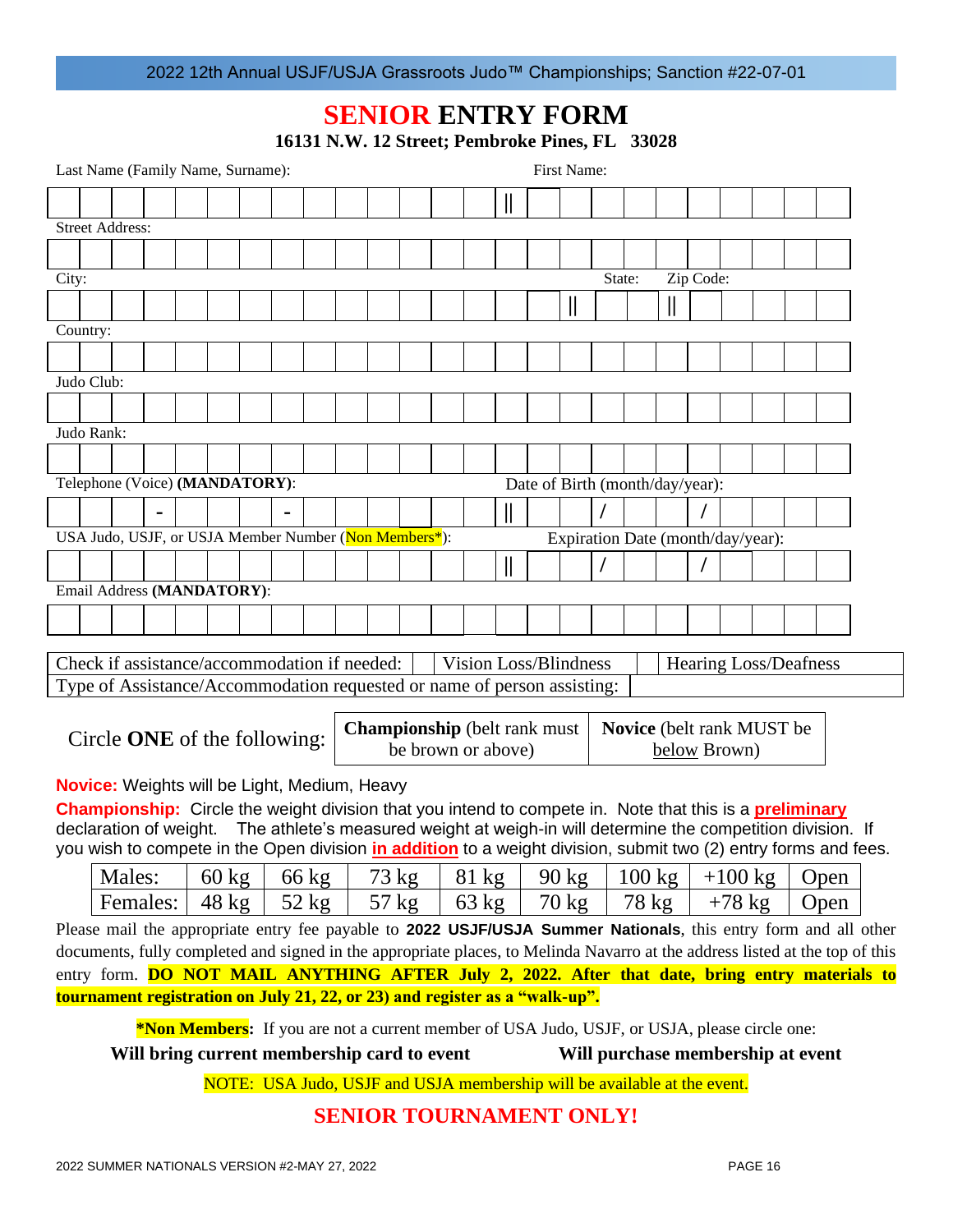## **YUDANSHAKAI TEAM COMPETITION**

## **COMPETITION RULES, REGULATIONS & CATEGORIES (TEAM)**

Only registered Yudanshakais, in good standing with the United States Judo Federation, Inc. will be permitted to enter in the Yudanshakai Team Competition. All team competitors must be members in good standing with their respective Yudanshakai and the USJF and only with the Yudanshakai they are representing can be registered with the National Office by March 31, 2022. All team competitors must be registered only with the Yudanshakai they are representing and not with any other Yudanshakai. All team competitors must meet eligibility requirements and restrictions as governed by the 2022 USJF/USJA Junior National Judo Championships. Any Yudanshakai Team in violation of these requirements will be disqualified. **To secure a place in the team tournament, a Yudanshakai must submit the proper entry fees and a team entry form. Early-registration if postmarked by June 5, 2022. Late registration if postmarked between June 6, 2022 and July 2, 2022, inclusively. Day of Competition fee if postmarked after July 2, 2022.**

**Note: The names of the team members DO NOT need to be included on the application at this time. However, they must be submitted to the Tournament Director or his designee by NOON on July 23, 2022. Any changes can be made at least one hour prior to the start of the team competition (An announcement will be made at the tournament).**

## **FEES (TEAM)**

Each Yudanshakai may enter ONE (1) female and ONE (1) male team. The Yudanshakai Team Entry Fee is \$150 per team if postmarked no later than June 5, 2022. The team entry fee will be \$175 per team if postmarked between June 6, 2022 and July 2, 2022, inclusively. Walk- Up team entry fee will be \$200 per team.

## **COMPETITION WEIGHT (TEAM)**

The individual's official competition weight will be used as the official weight for the team competition. **If a team member does not compete in the individual competition, he/she must complete the OFFICIAL ENTRY FORM, circle TEAM ONLY, submit all the required forms and documents, and must weigh-in on Friday, July 22, 2022 during registration at the Tournament Headquarters.** Each team member must be properly registered for the Championships and have turned in all the necessary entry forms and documentation. A team member can only compete in ONE (1) team age/weight division.

## **AWARDING POINTS (TEAM)**

The individual competitors shall appear in the order submitted prior to the beginning of the team competition. There will be no exceptions. If a competitor does not want to compete or if a team does not field a team member in a position, that team will forfeit that match a full ippon value. Points shall be assigned to the contestants in the following manner:  $1$ ppon= 5 points, Wazaari = 3 points, and Hikiwake = 0 points. If TWO (2) competitors are tied at the end of the match, a decision of "Hikiwake" will be rendered. The determination of the team winner will be: (a) most wins; (b) if tied for wins, then most points; (c ) if still tied, both teams will compete again in the same order. If, when going into the last match during the team re-match, the team scores are tied (same number of wins and points), then the last match will be decided by HANTEI, with the winner of the last match's team becoming the team winner. If the last match of the re-match ties score between the two teams, then the team whose competitor won the last match shall be declared the winner.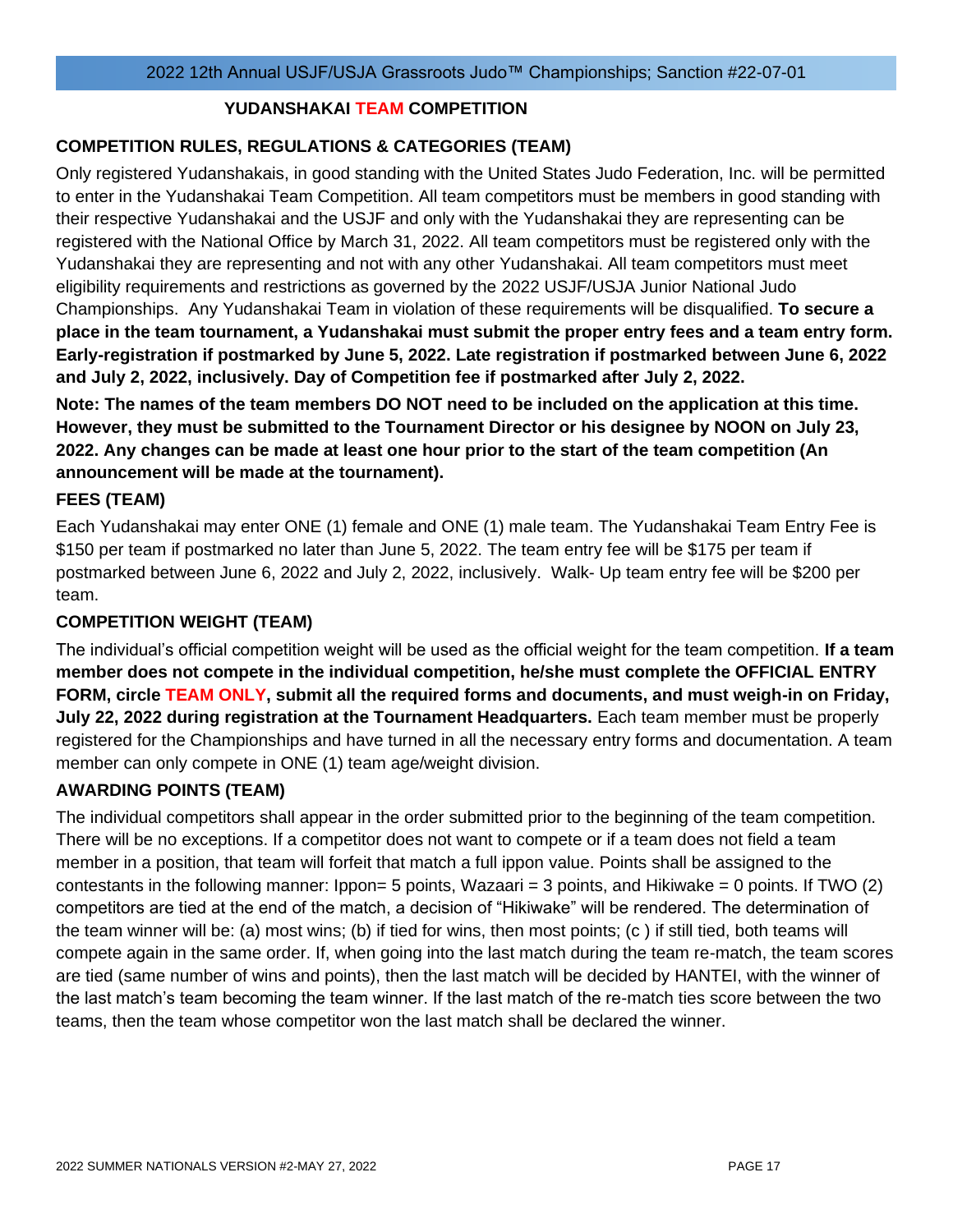## **RULES (TEAM)**

Current IJF Rules and as modified for the 2022 USJF / USJA Summer National Championships: shime-waza allowed for (Juvenile, Cadet and IJF Junior; Kanetsu-waza allowed for only for Cadet & IJF Junior. The competition rules governing the individual matches will also apply in the team competition for the corresponding age category with the exception all matches will be THREE (3) minutes long and Golden Score will not be used. Both male and female teams will compete in a modified double elimination system (winner and loser brackets).

Each Yudanshakai will be allowed TWO (2) Coaches.

1st Place will have no losses, 2nd place will have ONE (1) loss and 3rd place will have TWO (2) losses. Both Male and Female teams shall consist of FIVE (5) members, each meeting the following age and weight criteria:

| <b>MALE</b>   | ONE (1) competitor born 2012-2013 or later*, no more than 42 kilograms<br>ONE (1) competitor born 2010-2011 or later*, no more than 52 kilograms<br>ONE (1) competitor born 2008-2009 or later*, no more than 64 kilograms<br>ONE (1) competitor born 2005-2007 or later*, no more than 90 kilograms<br>ONE (1) competitor born 2002-2004 or later*, no weight limitation |
|---------------|---------------------------------------------------------------------------------------------------------------------------------------------------------------------------------------------------------------------------------------------------------------------------------------------------------------------------------------------------------------------------|
| <b>FEMALE</b> | ONE (1) competitor born 2012-2013 or later*, no more than 37 kilograms<br>ONE (1) competitor born 2010-2011 or later*, no more than 52 kilograms<br>ONE (1) competitor born 2008-2009 or later*, no more than 64 kilograms<br>ONE (1) competitor born 2005-2007 or later*, no more than 70 kilograms<br>ONE (1) competitor born 2002-2004 or later*, no weight limitation |

#### **Composition of Male & Female Teams**

**\*The United States Judo Federation, Inc. and the Tournament Committee does not recommend that competitors younger than the years indicated to compete in an age category. However, younger competitors (under 18 years of age) will be allowed to move up to an older category with the prior with the prior approval of their parent(s)/legal guardian(s), coach/instructor, and upon completion of all forms. Each contestant and parent(s)/legal guardian(s), coach/instructor, and upon completion of all forms. if contestant is under 18 years of age, each contestant and parent(s)/legal guardian(s), must sign all the proper forms. NO EXCEPTIONS.**

PLEASE PROVIDE ROSTER OF TEAM MEMBERS (MALE and FEMALE) BY NOON, JULY 23, 2022, AT THE TOURNAMENT SITE TO THE TOURNAMENT DIRECTOR OR HIS/HER DESIGNEE. REFER TO SAMPLE ROSTER FORM ON FOLLOWING PAGE.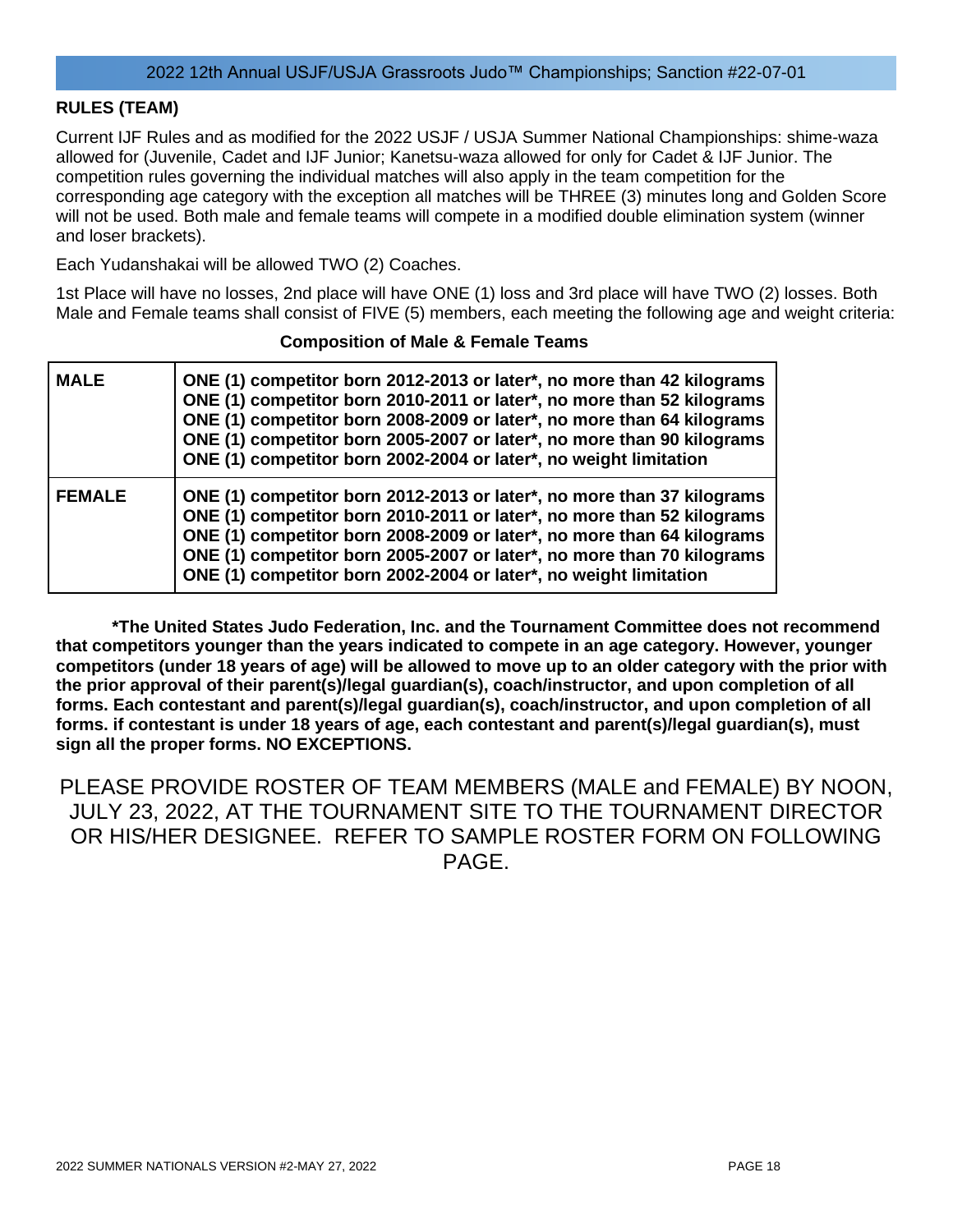## **TEAM Application**

| Yudanshakai (Print Name):   |  |                                           |  |        |       |  |  |  |  |
|-----------------------------|--|-------------------------------------------|--|--------|-------|--|--|--|--|
| MALE TEAM                   |  | FEMALE TEAM   Total Amount Enclosed:   \$ |  |        |       |  |  |  |  |
| Yudanshakai Representative: |  |                                           |  |        |       |  |  |  |  |
| <b>Print Name:</b>          |  | Signature:                                |  |        | Date: |  |  |  |  |
| Phone:                      |  |                                           |  | Email: |       |  |  |  |  |

Early-registration Fee: \$150 per team if postmarked no later than Friday, June 5, 2022 Late-registration Fee: \$175 per team if postmarked from June 6, 2022 to July 2, 2022 Walk-Up Fee: \$200 per team on July 21-22, 2022

## MAKE ALL CHECKS PAYABLE TO: **2022 USJF/USJA Summer Nationals -** *Please note in Memo 2022: USJF / USJA Junior Nationals TEAMS* MAIL Entry and Check to: **2022 USJF/USJA Summer Nationals,** 16131 NW 12TH ST Pembroke Pines, FL, 33028

**--------------------------------------------------------------------------------------------------------------------------**

## **The following is an example of the team roster that must be submitted by Noon, July 23, 2022. IT DOES NOT HAVE BE SUBMITTED WITH THE ABOVE TEAM APPLICATION.**

## **TEAM ROSTER FORMS**

#### **Male Team Roster - Yudanshakai: \_\_\_\_\_\_\_\_\_\_\_\_\_\_\_\_\_\_\_\_\_\_\_\_\_\_\_\_\_\_\_\_\_\_\_\_\_\_\_\_\_\_\_\_\_\_\_\_\_**

| <b>Year Born</b>     | <b>Weight Range</b>  | <b>Athlete Name</b> | <b>Year Born</b> | Weight |
|----------------------|----------------------|---------------------|------------------|--------|
| 2012-2013 or later*  | no more than 42 KG   |                     |                  |        |
| 2010-2011 or later*  | no more than 52 KG   |                     |                  |        |
| 2008-2009 or later*  | no more than 64 KG   |                     |                  |        |
| 2005-2007 or later*, | no more than 90 KG   |                     |                  |        |
| 2002-2004 or later*  | no weight limitation |                     |                  |        |

## **Female Team Roster - Yudanshakai: \_\_\_\_\_\_\_\_\_\_\_\_\_\_\_\_\_\_\_\_\_\_\_\_\_\_\_\_\_\_\_\_\_\_\_\_\_\_\_\_\_\_\_\_\_\_\_\_\_**

| <b>Year Born</b>     | <b>Weight Range</b>  | <b>Athlete Name</b> | <b>Year Born</b> | Weight |
|----------------------|----------------------|---------------------|------------------|--------|
| 2012-2013 or later*  | no more than 37 KG   |                     |                  |        |
| 2010-2011 or later*  | no more than 52 KG   |                     |                  |        |
| 2008-2009 or later*  | no more than 64 KG   |                     |                  |        |
| 2005-2007 or later*, | no more than 70 KG   |                     |                  |        |
| 2002-2004 or later*  | no weight limitation |                     |                  |        |

\*The United States Judo Federation, Inc. and the Tournament Committee does not recommend that competitors younger than the years indicated to compete in an age category. However, younger competitors (under 18 years of age) will be allowed to move up to an older category with the prior with the prior approval of their parent(s)/legal guardian(s), coach/instructor, and upon completion of all forms. Each contestant and parent(s)/legal guardian(s), coach/instructor, and upon completion of all forms. if contestant is under 18 years of age, each contestant and parent(s)/legal guardian(s), must sign all the proper forms. **NO EXCEPTIONS.**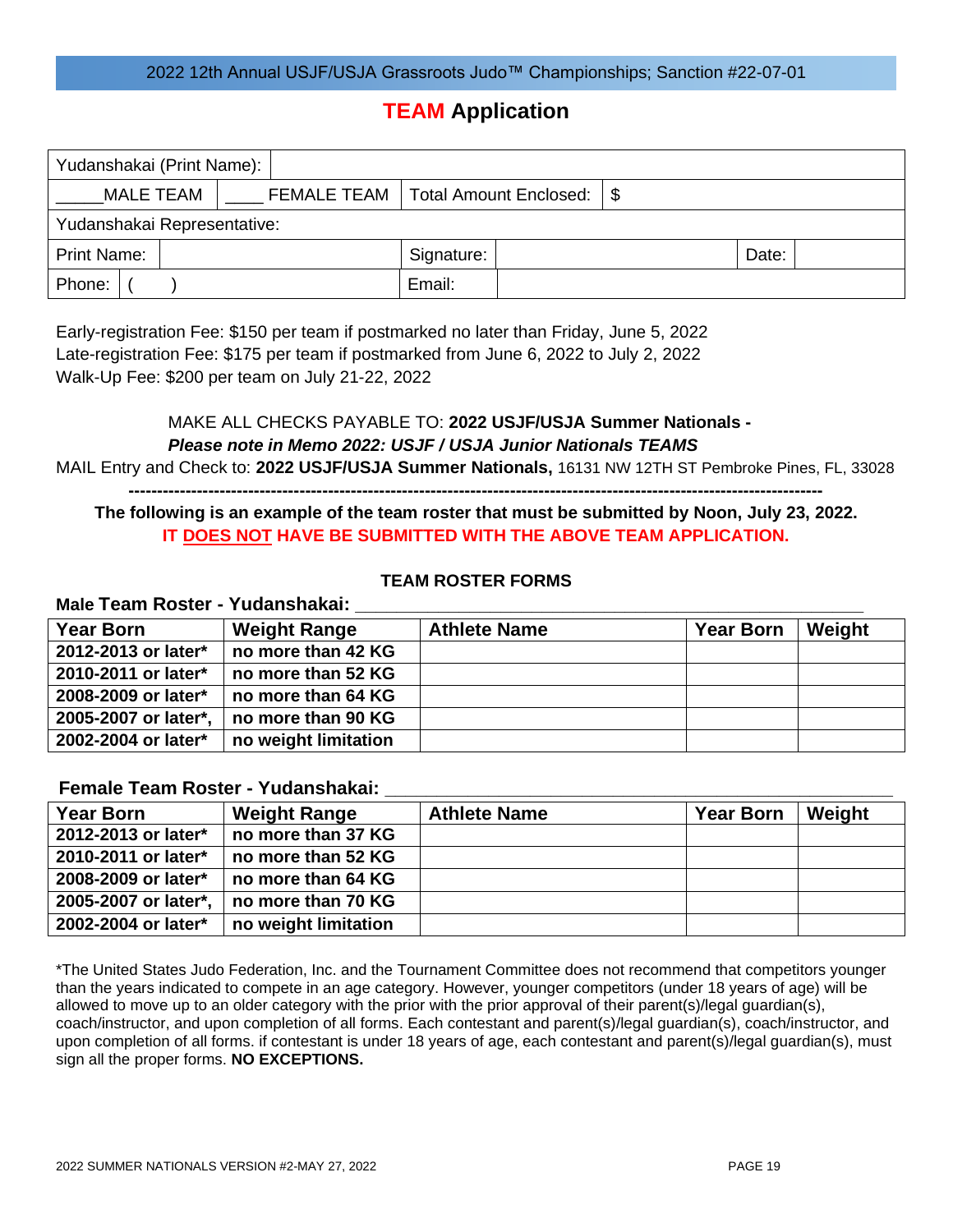## **KATA COMPETITION**

## **ELIGIBILITY:**

All Kata Athletes must meet all other eligibility requirements and restrictions as governed by the 2022 USJF/USJA Summer National Judo Championships. A contestant may enter only one Kata event once (e.g. contestant cannot enter the same Kata event with a different partner).

## **DISCOUNTED ENTRY FEES:**

Entry fees are given on pages 4 and 5. To qualify for the discounted entry fees for multiple katas, the team members must be the same. Examples:

- 1. A team consisting of players A and B compete in both Nage-no-Kata and Katame-no-Kata. They may pay the entry fee listed for two katas.
- 2. A team consisting of players A and B compete in Nage-no-Kata and player A competes with player C in Katame-no-Kata. Boths teams must pay the entry fee for one kata.

## **DIVISIONS TO BE CONTESTED (NOTE: Senior Dvisions added May 27, 2022):**

### **Nage No Kata**

Junior Division: (Born 2010-2014) First Three Sets of Nage No Kata (Te-waza, Koshi-waza and Ashi-waza) Youth Division: (Born 2002-2009) Full set of Nage No Kata Senior Division: Full set of Nage No Kata

## **Katame No Kata**

Junior Division: (Born Born 2010-2014) First Two Sets of Katame No Kata (Katame-waza, Shime-waza) Youth Division: (Born 2002-2009) Full set of Katame No Kata Senior Division: Full set of Katame No Kata

### **Ju No Kata**

Junior Division: (Born 2010-2014) First Two Sets of Ju No Kata (Ikkyo, Nikyo) Youth Division: (Born 2002-2009) Full set of Ju No Kata Senior Division: Full set of Ju No Kata

### **Kime-No-Kata and Goshin-Jutsu**

**Seniors ONLY:** Full sets of each

## **KATA COMPETITION VENUE & TIME**

Competition will take place Sunday, July 24, 2022 (See Schedule of Events)

## **KATA ENTRY INFORMATION**

Team must submit the proper entry fees and application for EACH KATA category. See Registration and Entry Fees for deadline dates for appropriate fees. **The actual team member names must be stated on the application form and sent in as ONE application.** Kata applications sent in separately will be returned as incomplete.

Each team member must have all properly completed Waiver, Consents and Liability Releases, Proof of Age Requirements, and all other documents required for this competition. **Note: Check-Off List must be completed and submitted (If missing, it will be considered INCOMPLETE).**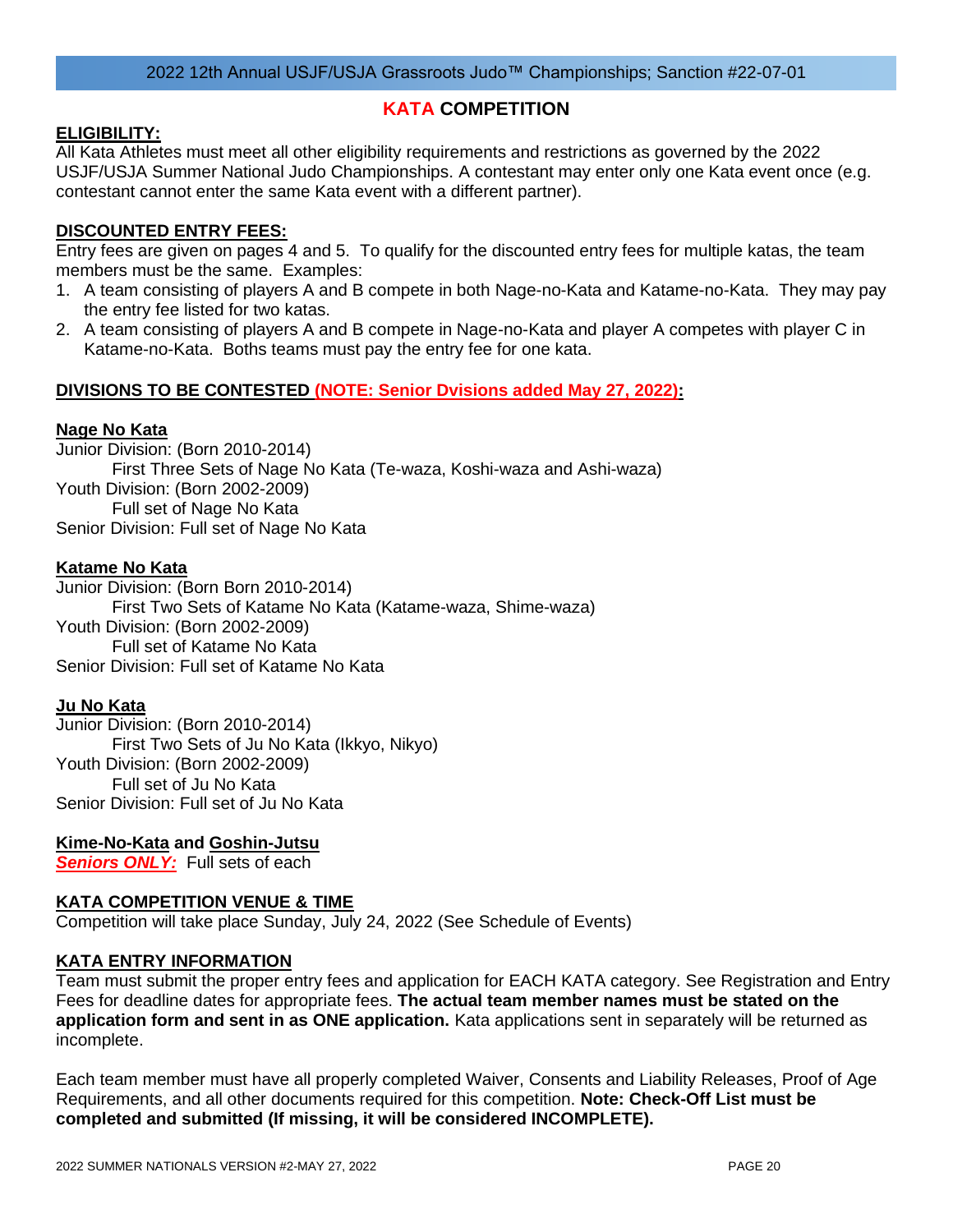## **KATA Application**

**16131 N.W. 12 Street; Pembroke Pines, FL 33028**

### **Submit a SEPARATE APPLICATION for each Kata to be entered.**

**Circle Gender** Male | Female

| <b>Circle One (1) Division ONLY</b> |                                |                                                |  |  |  |  |  |  |  |
|-------------------------------------|--------------------------------|------------------------------------------------|--|--|--|--|--|--|--|
| Junior Division: (Born 2010-14)     | Youth Division: (Born 2002-09) | <b>Added May 27, 2022:</b><br>Senior Division: |  |  |  |  |  |  |  |
| Circle One (1) Kata only            |                                |                                                |  |  |  |  |  |  |  |
| First Three Sets of Nage No Kata    | Full set of Nage No Kata       | Nage-No-Kata                                   |  |  |  |  |  |  |  |
| First Two Sets of Katame No Kata    |                                | Katame No Kata                                 |  |  |  |  |  |  |  |
|                                     | Full set of Katame No Kata     | Ju No Kata                                     |  |  |  |  |  |  |  |
| First Two Sets of Ju No Kata        | Full set of Ju No Kata         | Kime-No-Kata                                   |  |  |  |  |  |  |  |
|                                     |                                | Goshin-Jutsu                                   |  |  |  |  |  |  |  |

|             | <b>First Name</b> | Last Name (Surname) | Year of Birth |
|-------------|-------------------|---------------------|---------------|
| Uke:        |                   |                     |               |
| $\tau$ ori: |                   |                     |               |

|                         | <b>UKE</b> | <b>TORI</b> |
|-------------------------|------------|-------------|
| Address:                |            |             |
| Country:                |            |             |
| Yudanshakai:            |            |             |
| Judo Club:              |            |             |
| Rank:                   |            |             |
| Telephone:              |            |             |
| Email:                  |            |             |
| Membership #:           |            |             |
| <b>Expiration Date:</b> |            |             |

| Check if assistance/accommodation if needed:     Vision Loss/Blindness  |  | Hearing Loss/Deafness |
|-------------------------------------------------------------------------|--|-----------------------|
| Type of Assistance/Accommodation requested or name of person assisting: |  |                       |

Please mail the appropriate entry fee payable to **2022 USJF/USJA Summer Nationals**, this entry form and all other documents, fully completed and signed in the appropriate places, to Melinda Navarro at the address listed at the top of this entry form. **DO NOT MAIL ANYTHING AFTER July 2, 2022.** After that date, bring entry materials to **tournament registration on July 21, 22, or 23) and register as a "walk-up".**

**\*Non Members:** If you are not a current member of USA Judo, USJF, or USJA, please circle one: **Will bring current membership card to event Will purchase membership at event** NOTE: USA Judo, USJF and USJA membership will be available at the event.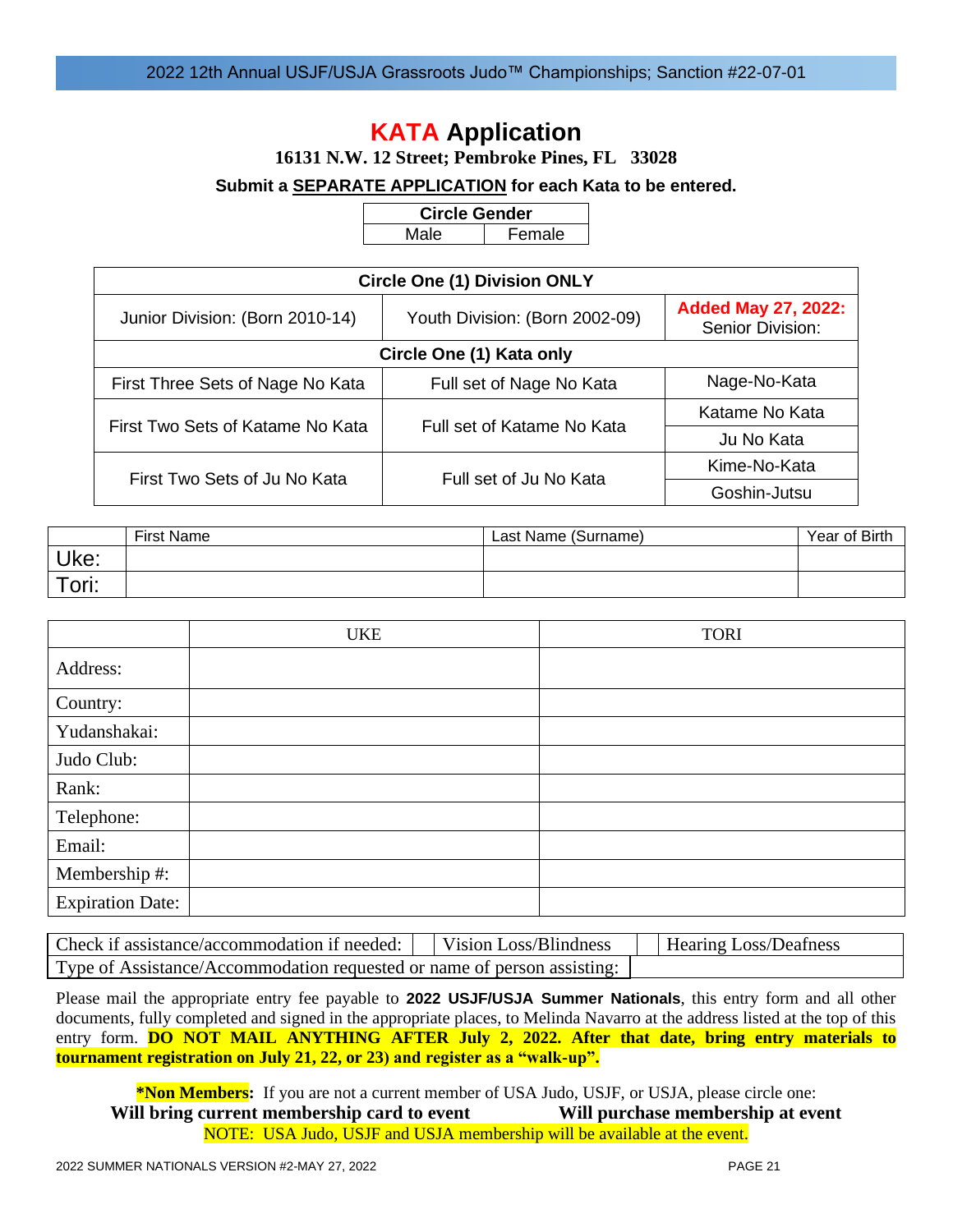#### **WARNING!**

#### **WAIVER AND RELEASE OF LIABILITY AND AGREEMENT TO PARTICIPATE**

In consideration of being permitted to participate in any way, including travel to and from the **2022 12th Annual USJF/USJA Grassroots JudoTM Junior, Senior, Veterans, Team & Kata Championships**, in any Judo tournament, practice, clinic, and related events and activities ("Activity") of the **United States Judo Federation, Inc., USA Judo/United States Judo, Inc., United States Judo Association, Inc., 2022 12th Annual USJF/USJA Grassroot JudoTM Junior, Senior, Veterans, Team & Kata Championships, Florida Yudanshakai, Inc., Greater Fort Lauderdale/Broward County Convention Center, YMCA Panther Judo, Marriott Harbor Beach, Best Western Plus Ocean Side and the B Ocean Resort** and the officers, employees, volunteers, and agents, I agree:

1. I understand the nature of Judo activities and believe I am qualified to participate in such Activity. I also understand the rules governing the sport of Judo.

2. I further acknowledge that prior to participating, I will inspect the mats, equipment, facilities, competition pools or divisions, and the elimination or scoring system to be used, and if I believe anything is unsafe or beyond my capability, I will immediately advise my coach, supervisor, and/or a tournament official of such conditions and refuse to participate.

3. I acknowledge and fully understand that I will be engaging in a contact sport that might result in serious injury, illness or disease, including permanent disability or death, and severe social and economic losses due not only to my own actions, inactions or negligence, but also to the actions, inactions, or negligence of others, the rules of the sport of Judo, or conditions of the premises or of any equipment used. Further, I acknowledge that there may be other risks not known to me or not reasonably foreseeable at this time.

4. Knowing the risks involved in the sport of Judo, I assume all such risks and accept personal responsibility for the damages following such injury, illness, disease, permanent disability, or death.

5. I hereby release, waive, discharge and covenant not to sue the **United States Judo Federation, Inc., USA Judo/United States Judo, Inc., United States Judo Association, Inc., 2022 12th Annual USJF/USJA Grassroot JudoTM Junior, Senior, Veterans, Team & Kata Championships, Florida Yudanshakai, Inc., Greater Fort Lauderdale/Broward County Convention Center, YMCA Panther Judo, Marriott Harbor Beach, Best Western Plus Ocean Side and the B Ocean Resort,** together with their affiliated clubs, their respective administrators, directors, officers, agents, coaches, and other employees or volunteers of the organization, event officials, medical personnel, other participants, their parents, legal guardians, supervisors and coaches, sponsoring agencies, sponsors, advertisers, and if applicable, owners, lessors, and lessees of premises used in conducting the event, all of whom are hereinafter referred to as "Releasees", from any and all litigation expenses, attorney fees, loss, liability, damage or costs on account of injury, illness, disease, including permanent disability and death or damage to property, caused or alleged to be caused in whole or in part by the negligent acts or omissions of the Releasees or otherwise to the fullest extent permitted by law.

**I HAVE READ THE ABOVE WARNING, WAIVER, AND RELEASE, UNDERSTAND THAT I HAVE GIVEN UP SUBSTANTIAL RIGHTS BY SIGNING IT, AND KNOWING THIS, SIGN IT VOLUNTARILY AND WITHOUT ANY INDUCEMENT OR ASSURANCE OF ANY NATURE. I AGREE TO PARTICIPATE KNOWING THE RISKS AND CONDITIONS INVOLVED AND DO SO ENTIRELY OF MY OWN FREE WILL. I AFFIRM THAT I AM AT LEAST 18 YEARS OF AGE, OR, IF I AM UNDER 18 YEARS OF AGE, I HAVE OBTAINED THE REQUIRED CONSENT OF MY PARENT/LEGAL GUARDIAN AS EVIDENCED BY THEIR SIGNATURE BELOW. I INTEND THIS TO BE A COMPLETE AND UNCONDITIONAL RELEASE OF ALL LIABILITY TO THE GREATEST EXTENT ALLOWED BY LAW AND AGREE THAT IF ANY PORTION OF THIS AGREEMENT IS HELD TO BE INVALID THAT THE BALANCE, NOTWITHSTANDING SHALL CONTINUE IN FULL FORCE AND EFFECT.**

| $\mathbf{D}_{\alpha}$<br>лан<br>ı aıt | $\mathbf{\mathbf{r}}$<br>120<br>1494<br>$\sim$ $\sim$ $\sim$<br>⊷<br>natur c<br>. | Date |
|---------------------------------------|-----------------------------------------------------------------------------------|------|

#### **FOR PARENTS/LEGAL GUARDIANS OF PARTICIPANTS OF MINORITY AGE (UNDER AGE 18 AT TIME OF REGISTRATION)**

This is to certify that I, as parent/legal guardian with legal responsibility for this participant, do consent and agree to his/her release, as provided above, of all the Releasees, and, for myself, my heirs, assigns, and next of kin, I release and agree to indemnify and hold harmless the Releasees from any and all liabilities incident to my minor child's involvement or participation including litigation expenses, attorney fees, loss, liability, damage or costs which may incur as the result of the minor child's participation in these programs as provided above, even if arising from their negligence, to the fullest extent permitted by law. I have instructed the minor participant as to the above warnings and conditions and their ramifications.

| Parent/Legal<br>Guardian | $\sim$<br>Parent.<br>51gnature<br>egal<br>Guardian´s<br>◡ | Date |
|--------------------------|-----------------------------------------------------------|------|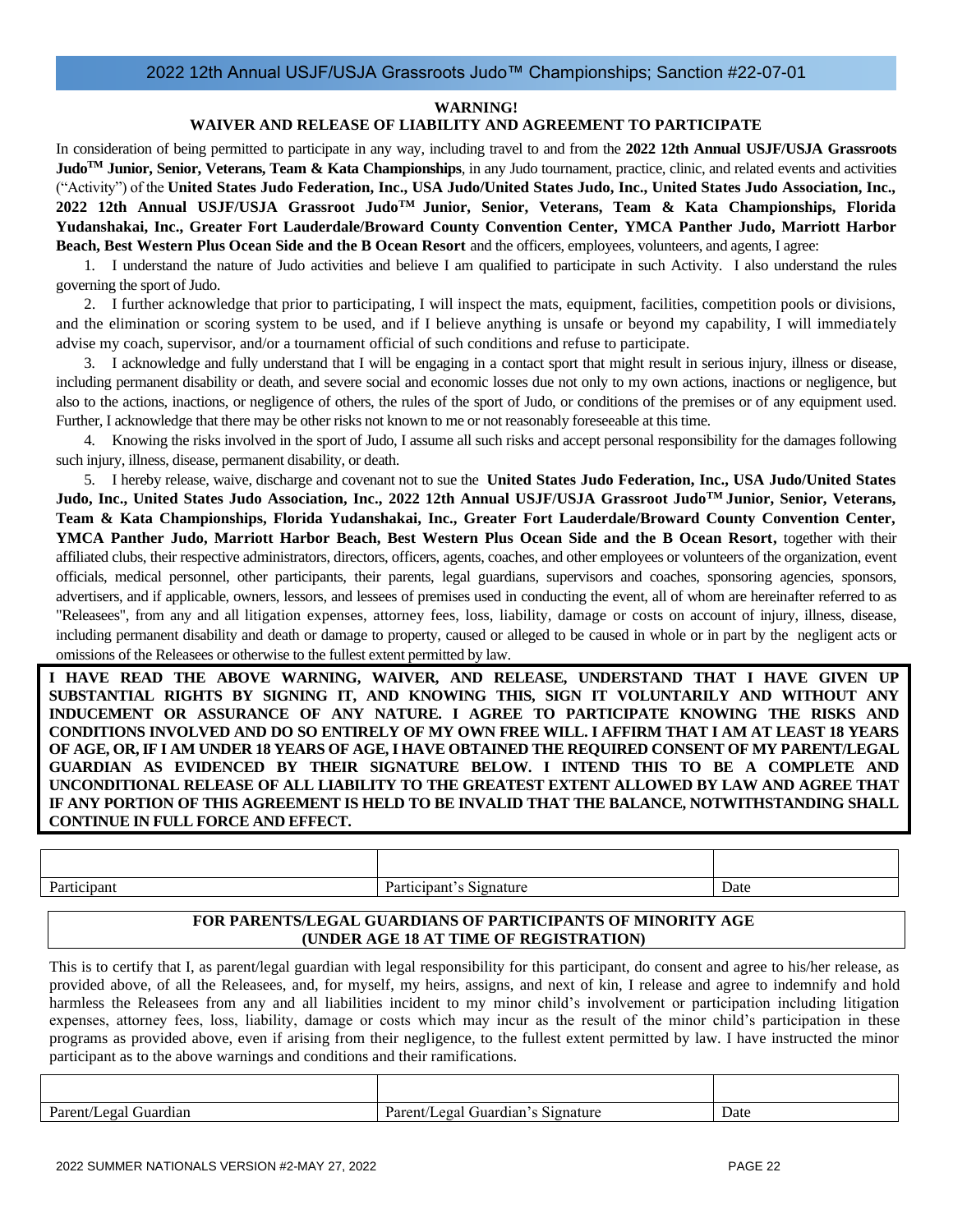#### **CERTIFICATE REGARDING PARTICIPANT'S ABILITY**

#### **(All NON-BLACK BELT Contestants)**

I, \_\_\_\_\_\_\_\_\_\_\_\_\_\_\_\_\_\_\_\_\_\_\_\_\_\_\_\_\_\_\_\_\_\_\_\_\_\_\_\_ , a judo instructor, who has been awarded the Judo rank of Shodan or higher, under the auspices of the United States Judo, Inc., United States Judo Federation, Inc., United States Judo Association, Inc., hereby certify that (contestant) certify that (contestant) certify that (contestant) certify that (contestant) contestant sufficient aptitude and skill in judo to participate in the 12th Annual USJF/USJA Grassroots Judo™ Junior, Senior, Veterans, Team & Kata Championships.

Signature of Parent/Guardian Judo Sensei / Instructor Date

#### **Attach Judo Sensei / Instructor's Black Belt Certificate**

| -<br>vears<br>testan<br>$\sim$<br>$\mathbf{P}$ grap'<br>. .<br>. 111.ar<br>$^{\circ}$ Onte $_{\circ}$<br><b>ALCOHOL</b><br>11.95<br>.12T<br>age<br>m<br>⊶ו<br>и<br>$\mathbf{v}$ | Date |
|---------------------------------------------------------------------------------------------------------------------------------------------------------------------------------|------|

**-----------------------------------------------------------------------------------------**

#### **CONSENT FOR WEIGHT DIVISION CHANGE (All Contestants) & AGE DIVISION CHANGE (Cadet & YDK TEAM ONLY)**

We (I), the undersigned parent(s) or legal guardian(s) of (contestant) \_\_\_\_\_\_\_\_\_\_\_\_\_\_\_\_\_\_\_\_\_\_\_\_\_\_, have been informed of the following method of competition for the 12th Annual USJF/USJA Grassroots Judo™ Junior, Senior, Veterans, Team & Kata Championships We (I), hereby express our consent and approval that in the event that the contestant is in an uncontested division, he or she may move up into another weight bracket.

We (I) DO NOT consent to a change in weight division under any circumstances. (Initial)

We (I) DO consent to a change in weight division, next higher weight division in the same age category if their original division is uncontested. (Initial) \_\_\_

We (I) DO consent being Cadet, may compete in the IJF Junior category in addition to the cadet category (Initial)\_ \_\_

We (I) DO consent being Cadet, may compete in the IJF Junior category instead of their own age category. (Initial)\_ \_\_

We (I) DO consent to a change in age group for the Yudanshakai Team Competition. (Initial)\_\_\_

| Contestant's Name Signature                                     | Date |
|-----------------------------------------------------------------|------|
|                                                                 |      |
| Parent/Guardian Signature (If contestant under 18 years of age) | Date |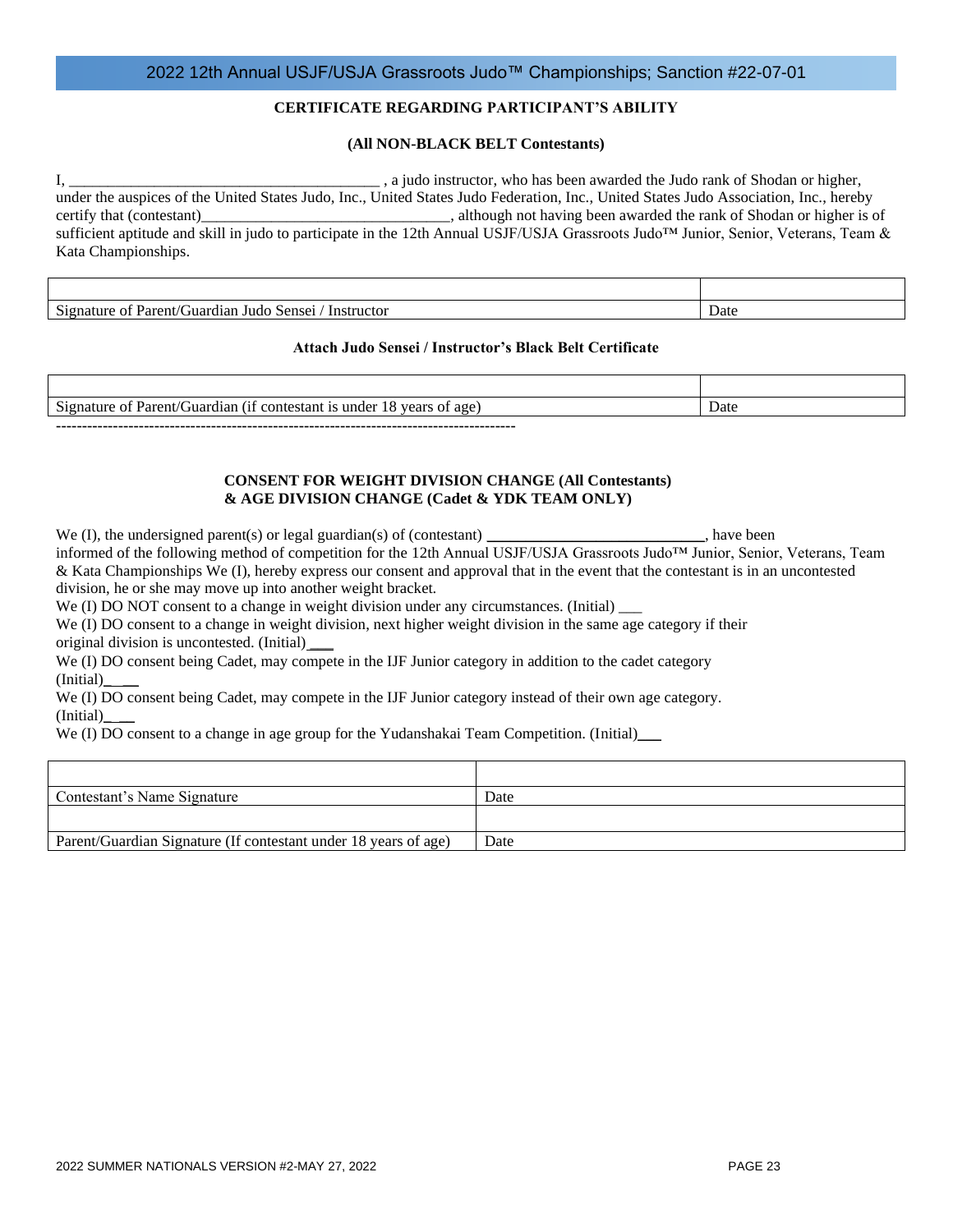## **MEDICAL RELEASE AND CONSENT TO THE TREATMENT OF A MINOR**

|  | (Applies to any contestant under the age of 18) |  |  |
|--|-------------------------------------------------|--|--|
|  |                                                 |  |  |

|                                                                                                                                                                                                                                               | Date of Birth: Age:                              |                                                                                                                                                                                                                                                                                                                                                                                                                                                                                                                                                                                                                                                                                                                                                                                                                                                                                      |  |
|-----------------------------------------------------------------------------------------------------------------------------------------------------------------------------------------------------------------------------------------------|--------------------------------------------------|--------------------------------------------------------------------------------------------------------------------------------------------------------------------------------------------------------------------------------------------------------------------------------------------------------------------------------------------------------------------------------------------------------------------------------------------------------------------------------------------------------------------------------------------------------------------------------------------------------------------------------------------------------------------------------------------------------------------------------------------------------------------------------------------------------------------------------------------------------------------------------------|--|
|                                                                                                                                                                                                                                               |                                                  | Address: Zip: Zip: Zip: Xiddress: Zip: Xiddress: Zip: Zip: Xiddress: Zip: Xiddress: Zip: Xiddress: Zip: Xiddless: Zip: Xiddless: Zip: Xiddless: Zip: Xiddless: Xiddless: Xiddless: Xiddless: Xiddless: Xiddless: Xiddless: Xid                                                                                                                                                                                                                                                                                                                                                                                                                                                                                                                                                                                                                                                       |  |
|                                                                                                                                                                                                                                               | USJA #: (one number is required) $\frac{\ }{\ }$ |                                                                                                                                                                                                                                                                                                                                                                                                                                                                                                                                                                                                                                                                                                                                                                                                                                                                                      |  |
|                                                                                                                                                                                                                                               |                                                  |                                                                                                                                                                                                                                                                                                                                                                                                                                                                                                                                                                                                                                                                                                                                                                                                                                                                                      |  |
|                                                                                                                                                                                                                                               |                                                  |                                                                                                                                                                                                                                                                                                                                                                                                                                                                                                                                                                                                                                                                                                                                                                                                                                                                                      |  |
| such diagnosis or treatment is rendered at the office of said physician or at said hospital.                                                                                                                                                  |                                                  | I, (we), the undersigned parent(s)/guardian(s) of, a minor, do hereby authorize FLORIDA JUDO YUDANSHAKAI INC., the UNITED<br>STATES JUDO FEDERATION, INC., ITS TOURNAMENT DIRECTOR, REFEREE DIRECTOR, AND ANY AND ALL<br>ORGANIZERS, PROMOTERS, OFFICERS, STAFF, REFEREES, TOURNAMENT WORKERS AND VOLUNTEERS OF THE<br>2022 12th Annual USJF/USJA Grassroots Judo <sup>TM</sup> Junior, Senior, Veterans, Team & Kata Championships, hereafter referred to as the<br>"CHAMPIONSHIPS," as agent(s) for the undersigned to consent to any x-ray examination, anesthetic, medical or surgical diagnosis,<br>or treatment and hospital care which is deemed advisable by, and is to be rendered under the general or special supervision of any<br>physician and surgeon, licensed under the provisions of the Medical Practice Act on the medical staff of a licensed hospital, whether |  |
| PARENT/GUARDIAN PLEASE INITIAL:                                                                                                                                                                                                               |                                                  |                                                                                                                                                                                                                                                                                                                                                                                                                                                                                                                                                                                                                                                                                                                                                                                                                                                                                      |  |
| It is understood that this authorization is given in advance of any specific diagnosis, treatment of hospital care being                                                                                                                      |                                                  | required, but is given to provide authority and power on the part of our aforesaid agent(s) to give specific consent to any and all such<br>diagnosis, treatment or hospital care which the aforementioned physician, in the exercise of his best judgement, may deem advisable.                                                                                                                                                                                                                                                                                                                                                                                                                                                                                                                                                                                                     |  |
| PARENT/GUARDIAN PLEASE INITIAL:                                                                                                                                                                                                               |                                                  |                                                                                                                                                                                                                                                                                                                                                                                                                                                                                                                                                                                                                                                                                                                                                                                                                                                                                      |  |
| sooner revoked in writing and delivered to said agent(s).                                                                                                                                                                                     |                                                  | This authorization is given pursuant to provisions of the Civil Code of Florida and shall remain in effect until July 24, 2022, unless                                                                                                                                                                                                                                                                                                                                                                                                                                                                                                                                                                                                                                                                                                                                               |  |
| PARENT/GUARDIAN PLEASE INITIAL:                                                                                                                                                                                                               |                                                  |                                                                                                                                                                                                                                                                                                                                                                                                                                                                                                                                                                                                                                                                                                                                                                                                                                                                                      |  |
| It is understood that the parent(s)/guardian(s) of $\frac{1}{\sqrt{1-\frac{1}{n}}}\$ are responsible for all<br>authority (police, fire, rescue, medical, etc.) will be authorized to give consent for diagnosis, treatment or hospital care. |                                                  | costs that may be incurred as a result of the diagnosis, treatment or hospital care while traveling to or competing in the 2022 12th<br>Annual USJF/USJA Grassroots Judo <sup>TM</sup> Junior, Senior, Veterans, Team & Kata Championships. It is also understood that the<br>Championships/agent(s) will contact the parent(s)/guardian(s) at the first opportunity available, but will have the welfare of the injured<br>minor as a first priority. In the event that the parent(s)/guardian(s) are unable to make decisions concerning the need for medical<br>diagnosis, treatment or hospital care, either a Championships official or, in the event of a life or death threatening situation, a proper                                                                                                                                                                        |  |
| PARENT/GUARDIAN PLEASE INITIAL:                                                                                                                                                                                                               |                                                  |                                                                                                                                                                                                                                                                                                                                                                                                                                                                                                                                                                                                                                                                                                                                                                                                                                                                                      |  |
| The undersigned has carefully read and voluntarily signed the MEDICAL RELEASE AND CONSENT TO THE<br>CONSENT TO THE TREATMENT OF A MINOR.<br>PARENT/GUARDIAN PLEASE INITIAL:                                                                   |                                                  | TREATMENT OF A MINOR form, and further agrees that no oral representations, statements, or inducements apart from the<br>foregoing written have been made; and that the undersigned understands that this contract constitutes a MEDICAL RELEASE AND                                                                                                                                                                                                                                                                                                                                                                                                                                                                                                                                                                                                                                 |  |
|                                                                                                                                                                                                                                               |                                                  |                                                                                                                                                                                                                                                                                                                                                                                                                                                                                                                                                                                                                                                                                                                                                                                                                                                                                      |  |
| It is understood that the parent(s)/guardian(s) of $\qquad$                                                                                                                                                                                   |                                                  | are responsible for all costs that<br>may be incurred as a result of the diagnosis, treatment or hospital care while traveling to or competing in the Championships                                                                                                                                                                                                                                                                                                                                                                                                                                                                                                                                                                                                                                                                                                                  |  |

PARENT/GUARDIAN PLEASE INITIAL: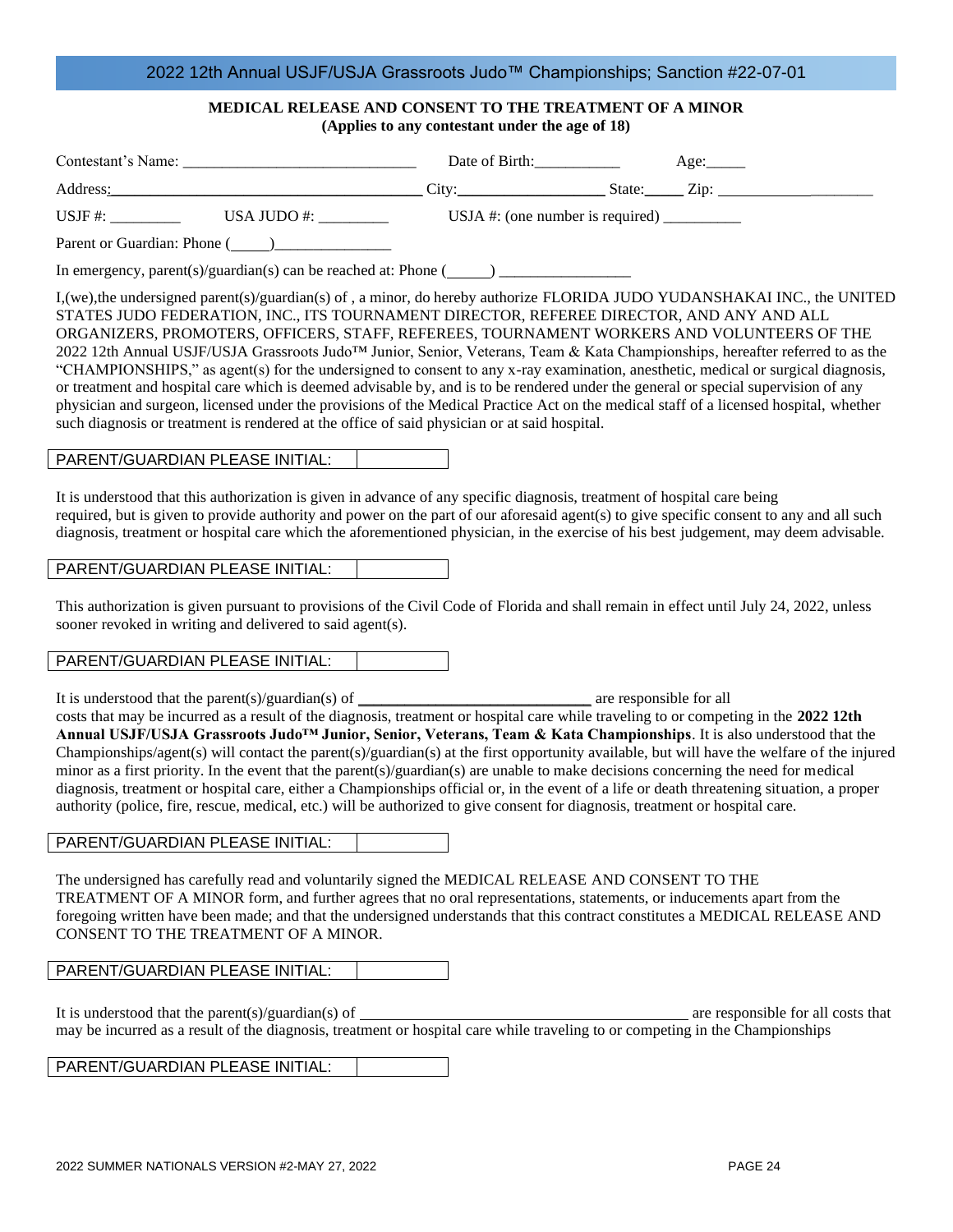#### MEDICAL RELEASE AND CONSENT TO THE TREATMENT OF A MINOR **(Continued)**

It is also understood that the Championships/agent(s) will contact the parent(s)/guardian(s) at the first opportunity available, but will have the welfare of the injured minor as a first priority. In the event that the parent(s)/guardian(s) are unable to make decisions concerning the need for medical diagnosis, treatment or hospital care, either a Championships official or, in the event of a life or death threatening situation, a proper authority (police, fire, rescue, medical, etc.) will be authorized to give consent for diagnosis, treatment or hospital care.

#### PARENT/GUARDIAN PLEASE INITIAL:

The undersigned has carefully read and voluntarily signed the MEDICAL RELEASE AND CONSENT TO THE TREATMENT OF A MINOR form, and further agrees that no oral representations, statements, or inducements apart from the foregoing written have been made; and that the undersigned understands that this contract constitutes a MEDICAL RELEASE AND CONSENT TO THE TREATMENT OF A MINOR.

PARENT/GUARDIAN PLEASE INITIAL:

| Signature of Parent or Guardian | Date |
|---------------------------------|------|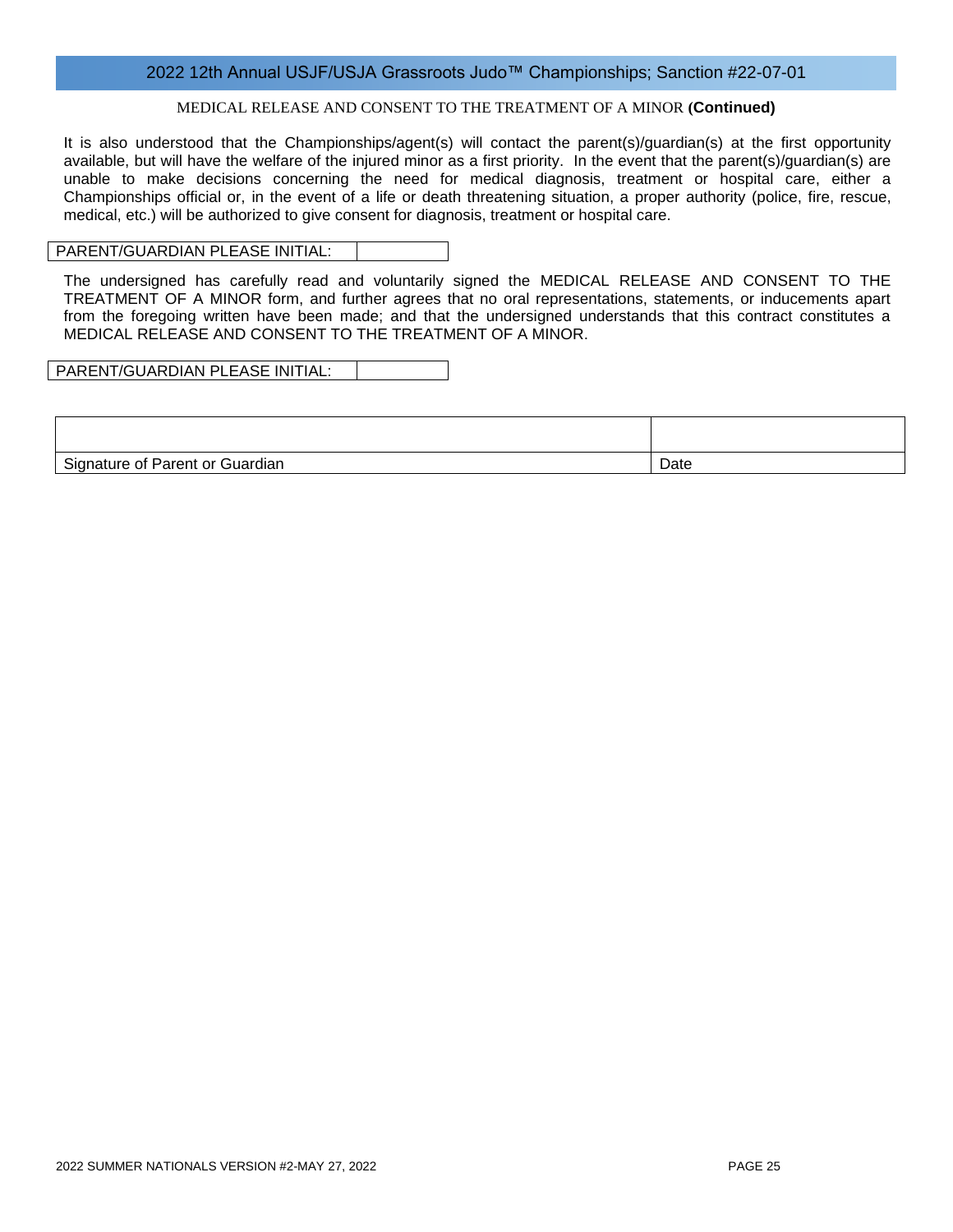#### **MEDICAL RELEASE AND CONSENT TO TREATMENT**

(Applies to any contestant 18 years and older)

I hereby grant permission and consent in the case of possible injury or any injury that may occur at 12th Annual USJF/USJA Grassroots Judo™ Junior, Senior, Veterans, Team & Kata Championships, as will be referred to as the "Championship" hereinafter, for the organizers of the Championship to provide me with an athletic trainer, paramedic and/or a doctor to examine me, and, if needed, in their opinion, to provide me with medical assistance and/or treatment, and transportation, if needed, to a medical facility for a more extensive and comprehensive examination, including X-rays, anesthetic, medical or surgical diagnosis or treatment, and, hospital care if deemed advisable by the medical staff of the Championship or of the hospital. I agree to accept all financial obligations incurred as a result of any medical assistance, treatment and related expenses provided in connection with any injuries which I may receive during this Championship.

| $\sqrt{2}$<br>:learl\<br>.<br>.<br>ື | Date |
|--------------------------------------|------|

## **-------------------------------------------------------------------------------------------------------**

## **POWER OF ATTORNEY**

### **(Any contestant under the age of 18 whose parent(s)/guardian(s) will not attend)**

I (We) the parent(s) or legal guardian(s) of (participant) \_\_\_\_\_\_\_\_\_\_\_\_\_\_\_\_\_\_\_\_\_\_\_\_\_\_\_\_ have made, constitute and appoint my (our) true and lawful attorney for me (us) and in my (our) name(s), place, and stead to do any and every act and exercise any and every power that we (I) might or could do or exercise through any other person and that he/she shall deem proper or advisable, intending hereby to vest in her/him, irrevocable and full power and authority to do and perform every act and thing whatsoever requisite and necessary to be done in connection with the Participant participating in the **2022 12th Annual USJF/USJA Grassroots Judo™ Junior, Senior, Veterans, Team & Kata Championships,** registering for the events, receiving medical treatment and make any other decision as I (we) might or could make or

do is personally present.

| Witness<br>Parent,<br>Guardian Signature | Date |
|------------------------------------------|------|

**-------------------------------------------------------------------------------------------------------**

#### **FALSE ALARM/DAMAGES STATEMENT**

This form certifies that the competitor, his/her instructor and parent(s)/legal guardian(s) understand that an emergency vehicle response to a false fire alarm may result in serious injury and loss of life, and that fine, imprisonment and other possible legal consequences may result from activating any false alarm in connection with participation in this tournament. In addition, charges assessed for a false alarm or for other damage to tournament and hotel facilities shall, together with all costs and fees incurred with collecting said charges, shall be the responsibility of the perpetrator's parent(s)/legal guardian(s) and home dojo. **THIS PROVISION IS UNDERSTOOD**.

| Competitor Name (Print Clearly)      | <b>Competitor Signature (REQUIRED)</b> | Date |
|--------------------------------------|----------------------------------------|------|
|                                      |                                        |      |
| Judo Instructor Name (Print Clearly) | Judo Instructor Signature (REQUIRED)   | Date |
|                                      |                                        |      |
| Parent/Guardian Name (Print Clearly) | Parent/Guardian Signature (REQUIRED)   | Date |

## **SHIAI and KATA ENTRY FORM - CHECK LIST**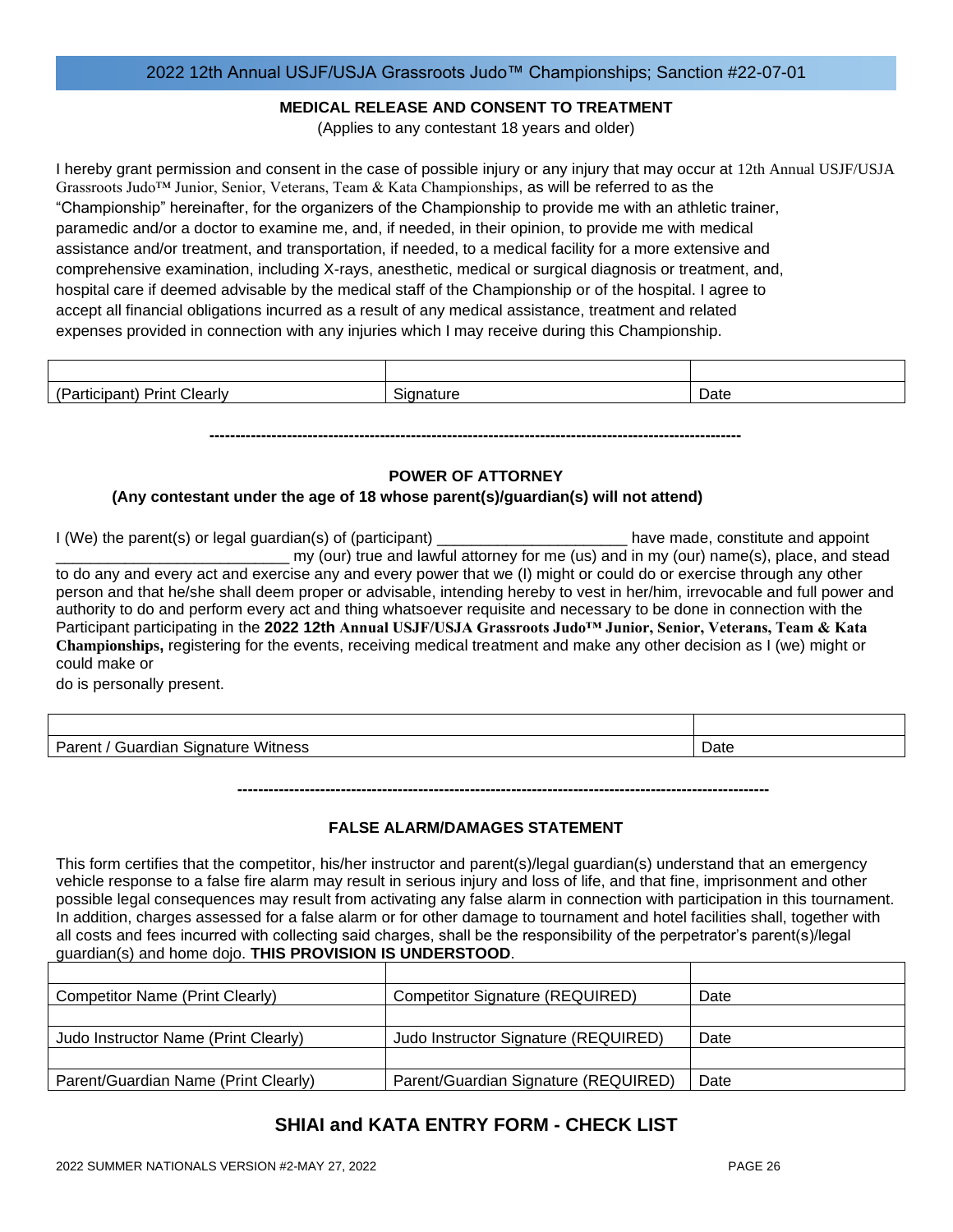- o Official Entry Form(s) with Entry Fee (Remember Kata is by Team entry) Pages 3-4
- $\circ$  Warning, Waiver and Release of Liability and Agreement to Participate Page 21,
- o Photocopy of Current USJF, USJA or USA Judo Membership Card (Be sure to bring your membership card to registration check-in)
- o Photocopy of Proof of Age (government issued birth certificate, passport, USJF or USA JUDO Membership card with verification symbol "(V)" printed following birth date). **IMPORTANT!** If registering as a walk-up, **DO NOT FORGET** to include proof of age, proof of rank, and signature of parent/guardian if under 18 years of age. These items can be very difficult to obtain, once you arrive at the event.
- o Copy of Black Belt Certificate: for Athlete's Proof of Rank or Instructors copy regarding Non-Black Belt Contestants. - Page 22
- o Certificate Regarding Participants Ability Page 22
- o Consent for Weight Division Change (ALL DIVISIONS) and Age Division Change (Cadet and Team ONLY) – Page 22
- o Medical Release for Treatment of a Minor (Under 18) Pages 23 & 24
- o Medical Release and Consent to Treatment (18 and over) Page 25
- o Power of Attorney Page 25
- o False Alarm/Damages Statement Page 25
- o CHECK LIST SHEET Page 26

---------------------------------------------------------------------------------------------------------------------------------

**(Cut along the line)** 2022 12th Annual USJF/USJA Grassroots Judo™ Junior, Senior, Veterans, Team & Kata Championships

#### **Registration Confirmation**

*Please include a self-addressed, stamped envelope with this completed form and enclose them with all of the other registration materials. If a self-addressed envelope is not enclosed, you will NOT receive a confirmation form.*

| Contestant's Name (Last): Contestant Contestant Contestant Contest Contest Contest Contest Contest Contest Contest |                                                                                                                                           | (First) |                |
|--------------------------------------------------------------------------------------------------------------------|-------------------------------------------------------------------------------------------------------------------------------------------|---------|----------------|
|                                                                                                                    |                                                                                                                                           |         | State Zip Code |
|                                                                                                                    | Phone ( ) Email Email Email Email Email Email Service Service Service Service Service Service Service Service S                           |         |                |
| ⊔.<br>ப                                                                                                            | Congratulations! Your registration materials have been accepted:<br>Bummer! Your registration is incomplete and has the following errors: |         |                |
|                                                                                                                    |                                                                                                                                           |         |                |
|                                                                                                                    | A concert buildt child is a three of a basic department of the film in the basic delivery and a                                           |         |                |

**Contestants MUST still check in on the DAY of REGISTRATION and WEIGH-IN, Friday, July 22, 2022.**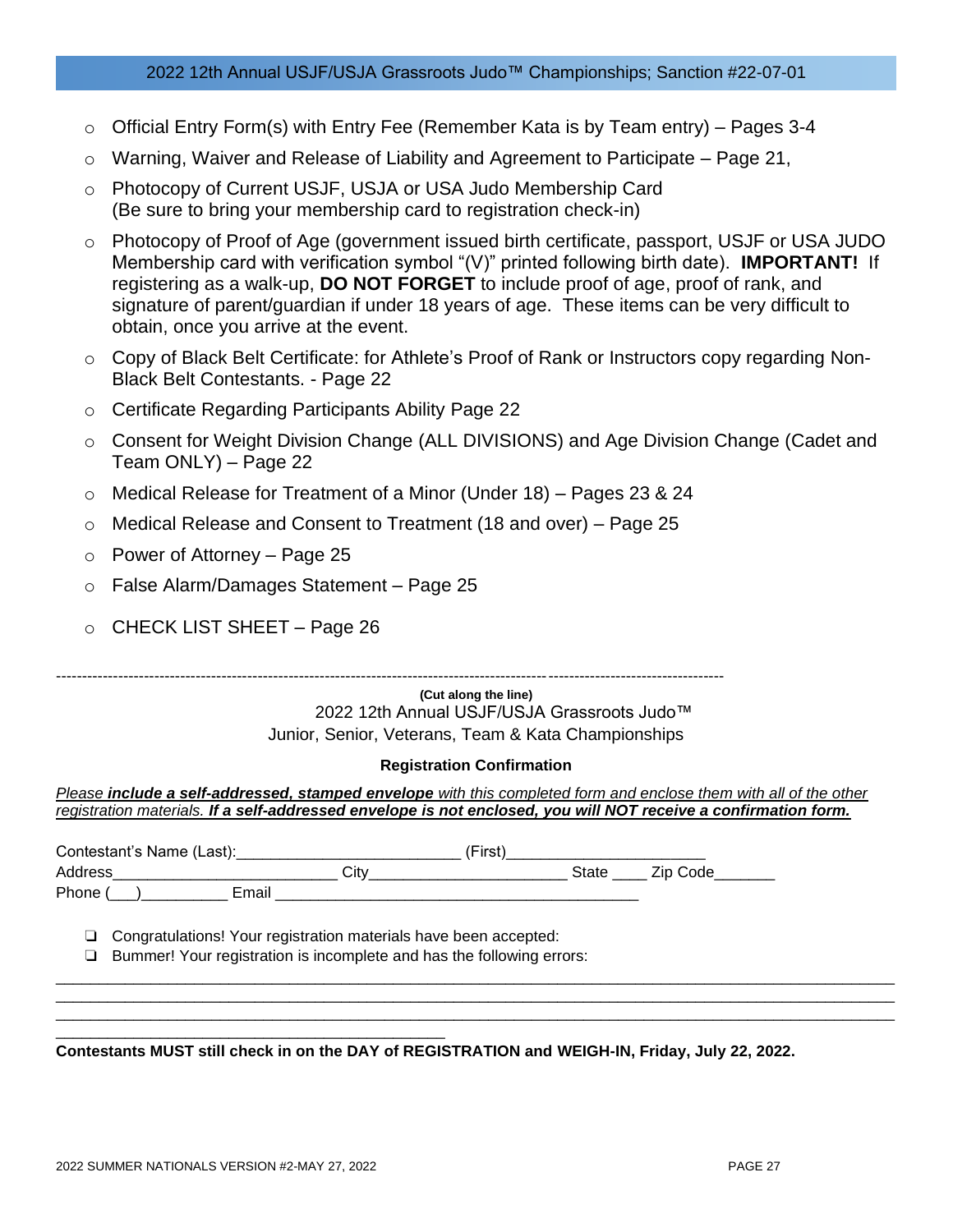### **COACHES CREDENTIALS APPLICATION FORM**

#### **Each club will be allowed a maximum of 5 coaches or number of contestants from that club (whichever is less) for the Tournament.**

Coaches' Badge (Competition Floor Pass Credentials) will be provided to certified coaches (USJF, USJA or USA Judo) who are coaching an athlete at this event, 2022 USJF / USJA Junior & Senior Championships Tournament, **provided that the coach's credential application form is received and postmarked on or before July 2, 2022**. Fee will be no charge

Coaches who "walk-up" and register on Friday, July 22, 2022, must provide all necessary forms and documents. Coaches Badge Fee will be \$30 each.

All applications for Coaches Badges must be submitted together as a club with photocopies of all necessary documentation included for ALL. NOTE: All memberships and certification documents must be current and not expired!

Required Documentation:

Copy of Current Coaches Certificate from USJF, USJA, USA Judo or National Federation. Copy of Current membership in or USJF, USJA, USA Judo or National Federation. Any Required Fees (If applicable) – See Fee Schedule and Deadlines ALL Coaches MUST check-in on Friday, July 22, 2022, between 10:00 AM and 3:00 PM

## **ALL Coaches MUST check-in on Friday, July 22, 2022, between 10 AM and 3 PM.**

### **No Coaches Badge will be issued on day of competition.**

### **Club / Dojo Coaches:**

Club (Print Name): The Club (Print Name): Lead Instructor (Print Name):

Contact Person - Telephone Number: (\_\_\_)\_\_\_\_\_\_\_\_\_\_ Email:\_\_\_\_\_\_\_\_\_\_\_\_\_\_\_\_\_\_\_\_\_\_\_\_\_\_\_\_\_\_\_\_\_\_

| 1st Coach     | USJF, USJA or | Exp.  |
|---------------|---------------|-------|
| (Print Name): | USA Judo #:   | Date: |
| 2nd Coach     | USJF, USJA or | Exp.  |
| (Print Name): | USA Judo #:   | Date: |
| 3rd Coach     | USJF, USJA or | Exp.  |
| (Print Name): | USA Judo #:   | Date: |
| 4th Coach     | USJF, USJA or | Exp.  |
| (Print Name): | USA Judo #:   | Date: |
| 5th Coach     | USJF, USJA or | Exp.  |
| (Print Name): | USA Judo #:   | Date: |
| 6th Coach     | USJF, USJA or | Exp.  |
| (Print Name): | USA Judo #:   | Date: |

MAKE ALL CHECKS PAYABLE TO: Florida Yudanshakai, Inc. Please note in Memo 2022: USJF / USJA SUMMER Nationals Coaches MAIL Entry and Check to: **2022 USJF/USJA Summer Nationals,** 16131 NW 12TH ST Pembroke Pines, FL, 3302